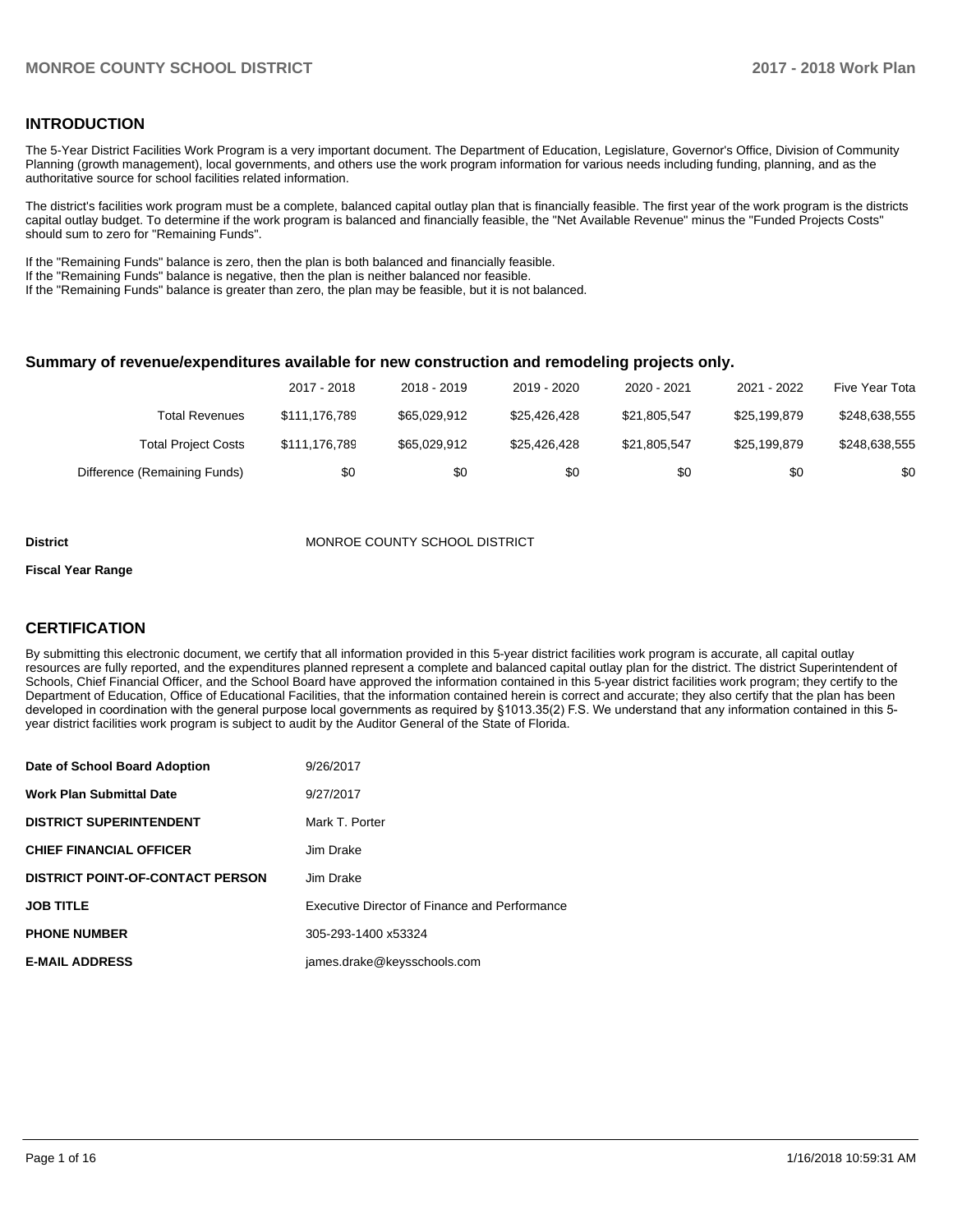# **Expenditures**

## **Expenditure for Maintenance, Repair and Renovation from 1.50-Mills and PECO**

Annually, prior to the adoption of the district school budget, each school board must prepare a tentative district facilities work program that includes a schedule of major repair and renovation projects necessary to maintain the educational and ancillary facilities of the district.

|                                  | <b>Item</b>                                                                                                                                                                                                                                                                                                                                                      | $2017 - 2018$<br><b>Actual Budget</b> | $2018 - 2019$<br>Projected | 2019 - 2020<br>Projected | $2020 - 2021$<br>Projected | 2021 - 2022<br>Projected | <b>Total</b> |  |  |  |  |
|----------------------------------|------------------------------------------------------------------------------------------------------------------------------------------------------------------------------------------------------------------------------------------------------------------------------------------------------------------------------------------------------------------|---------------------------------------|----------------------------|--------------------------|----------------------------|--------------------------|--------------|--|--|--|--|
| Flooring                         |                                                                                                                                                                                                                                                                                                                                                                  | \$232,611                             | \$50,000                   | \$50,000                 | \$100,000                  | \$150,000                | \$582,611    |  |  |  |  |
| Locations:                       | BIG PINE ACADEMY, CORAL SHORES SENIOR HIGH, GERALD ADAMS ELEMENTARY, HORACE O'BRYANT SCHOOL, KEY LARGO<br>SCHOOL, KEY WEST SENIOR HIGH, MAINTENANCE BUILDING, MARATHON MIDDLE HIGH SCHOOL, MAY SANDS SCHOOL,<br>PLANTATION KEY SCHOOL, POINCIANA ELEMENTARY, STANLEY SWITLIK ELEMENTARY, SUGARLOAF SCHOOL, TRUMBO<br><b>ADMINISTRATIVE COMPLEX</b>               |                                       |                            |                          |                            |                          |              |  |  |  |  |
| Roofing                          |                                                                                                                                                                                                                                                                                                                                                                  | \$431,109                             | \$70,000                   | \$50,000                 | \$200.000                  | \$200.000                | \$951,109    |  |  |  |  |
| Locations:                       | BIG PINE ACADEMY, CORAL SHORES SENIOR HIGH, GERALD ADAMS ELEMENTARY, HORACE O'BRYANT SCHOOL, KEY LARGO<br>SCHOOL, KEY WEST SENIOR HIGH, MAINTENANCE BUILDING, MARATHON MIDDLE HIGH SCHOOL, MAY SANDS SCHOOL,<br>PLANTATION KEY SCHOOL, POINCIANA ELEMENTARY, STANLEY SWITLIK ELEMENTARY, SUGARLOAF SCHOOL, TRUMBO<br><b>ADMINISTRATIVE COMPLEX</b>               |                                       |                            |                          |                            |                          |              |  |  |  |  |
| Safety to Life                   |                                                                                                                                                                                                                                                                                                                                                                  | \$534,100                             | \$580,000                  | \$315,000                | \$370,000                  | \$370,000                | \$2,169,100  |  |  |  |  |
| Locations:                       | BIG PINE ACADEMY, CORAL SHORES SENIOR HIGH, GERALD ADAMS ELEMENTARY, HORACE O'BRYANT SCHOOL, KEY LARGO<br>SCHOOL, KEY WEST SENIOR HIGH, MAINTENANCE BUILDING, MARATHON MIDDLE HIGH SCHOOL, MAY SANDS SCHOOL,<br>PLANTATION KEY SCHOOL, POINCIANA ELEMENTARY, STANLEY SWITLIK ELEMENTARY, SUGARLOAF SCHOOL, TRUMBO<br>ADMINISTRATIVE COMPLEX                      |                                       |                            |                          |                            |                          |              |  |  |  |  |
| Fencing                          |                                                                                                                                                                                                                                                                                                                                                                  | \$828,269                             | \$100,000                  | \$100.000                | \$50,000                   | \$100,000                | \$1,178,269  |  |  |  |  |
|                                  | CORAL SHORES SENIOR HIGH, GERALD ADAMS ELEMENTARY, GLYNN ARCHER ELEMENTARY, HORACE O'BRYANT SCHOOL, KEY<br>Locations:<br>LARGO SCHOOL, KEY WEST SENIOR HIGH, MAINTENANCE BUILDING, MARATHON MIDDLE HIGH SCHOOL, MAY SANDS SCHOOL,<br>PLANTATION KEY SCHOOL, POINCIANA ELEMENTARY, STANLEY SWITLIK ELEMENTARY, SUGARLOAF SCHOOL, TRUMBO<br>ADMINISTRATIVE COMPLEX |                                       |                            |                          |                            |                          |              |  |  |  |  |
| Parking                          |                                                                                                                                                                                                                                                                                                                                                                  | \$0                                   | \$0                        | \$0                      | \$0                        | \$0                      | \$0          |  |  |  |  |
| Locations:                       | No Locations for this expenditure.                                                                                                                                                                                                                                                                                                                               |                                       |                            |                          |                            |                          |              |  |  |  |  |
| Electrical                       |                                                                                                                                                                                                                                                                                                                                                                  | \$794,891                             | \$40,000                   | \$230,000                | \$200,000                  | \$110,000                | \$1,374,891  |  |  |  |  |
| Locations:                       | BIG PINE ACADEMY, CORAL SHORES SENIOR HIGH, GERALD ADAMS ELEMENTARY, HORACE O'BRYANT SCHOOL, KEY LARGO<br>SCHOOL, KEY WEST SENIOR HIGH, MAINTENANCE BUILDING, MARATHON MIDDLE HIGH SCHOOL, MAY SANDS SCHOOL,<br>PLANTATION KEY SCHOOL, POINCIANA ELEMENTARY, STANLEY SWITLIK ELEMENTARY, SUGARLOAF SCHOOL, TRUMBO<br>ADMINISTRATIVE COMPLEX                      |                                       |                            |                          |                            |                          |              |  |  |  |  |
| Fire Alarm                       |                                                                                                                                                                                                                                                                                                                                                                  | \$57.052                              | \$25,000                   | \$25.000                 | \$25,000                   | \$25,000                 | \$157,052    |  |  |  |  |
|                                  | Locations: BIG PINE ACADEMY, CORAL SHORES SENIOR HIGH, GERALD ADAMS ELEMENTARY, HORACE O'BRYANT SCHOOL, KEY LARGO<br>SCHOOL, KEY WEST SENIOR HIGH, MAINTENANCE BUILDING, MARATHON MIDDLE HIGH SCHOOL, MAY SANDS SCHOOL,<br>PLANTATION KEY SCHOOL, POINCIANA ELEMENTARY, STANLEY SWITLIK ELEMENTARY, SUGARLOAF SCHOOL, TRUMBO<br>ADMINISTRATIVE COMPLEX           |                                       |                            |                          |                            |                          |              |  |  |  |  |
| Telephone/Intercom System        |                                                                                                                                                                                                                                                                                                                                                                  | \$40,000                              | \$20,000                   | \$50,000                 | \$100,000                  | \$100,000                | \$310,000    |  |  |  |  |
|                                  | Locations: BIG PINE ACADEMY, CORAL SHORES SENIOR HIGH, GERALD ADAMS ELEMENTARY, HORACE O'BRYANT SCHOOL, KEY LARGO<br>SCHOOL, KEY WEST SENIOR HIGH, MAINTENANCE BUILDING, MARATHON MIDDLE HIGH SCHOOL, MAY SANDS SCHOOL,<br>PLANTATION KEY SCHOOL, POINCIANA ELEMENTARY, STANLEY SWITLIK ELEMENTARY, SUGARLOAF SCHOOL, TRUMBO<br>ADMINISTRATIVE COMPLEX           |                                       |                            |                          |                            |                          |              |  |  |  |  |
| <b>Closed Circuit Television</b> |                                                                                                                                                                                                                                                                                                                                                                  | \$40,000                              | \$20,000                   | \$20,000                 | \$100,000                  | \$100,000                | \$280,000    |  |  |  |  |
|                                  | Locations: CORAL SHORES SENIOR HIGH, GERALD ADAMS ELEMENTARY, HORACE O'BRYANT SCHOOL, KEY LARGO SCHOOL, KEY WEST<br>SENIOR HIGH. MAINTENANCE BUILDING, MARATHON MIDDLE HIGH SCHOOL, PLANTATION KEY SCHOOL, POINCIANA ELEMENTARY<br>STANLEY SWITLIK ELEMENTARY, SUGARLOAF SCHOOL, TRUMBO ADMINISTRATIVE COMPLEX                                                   |                                       |                            |                          |                            |                          |              |  |  |  |  |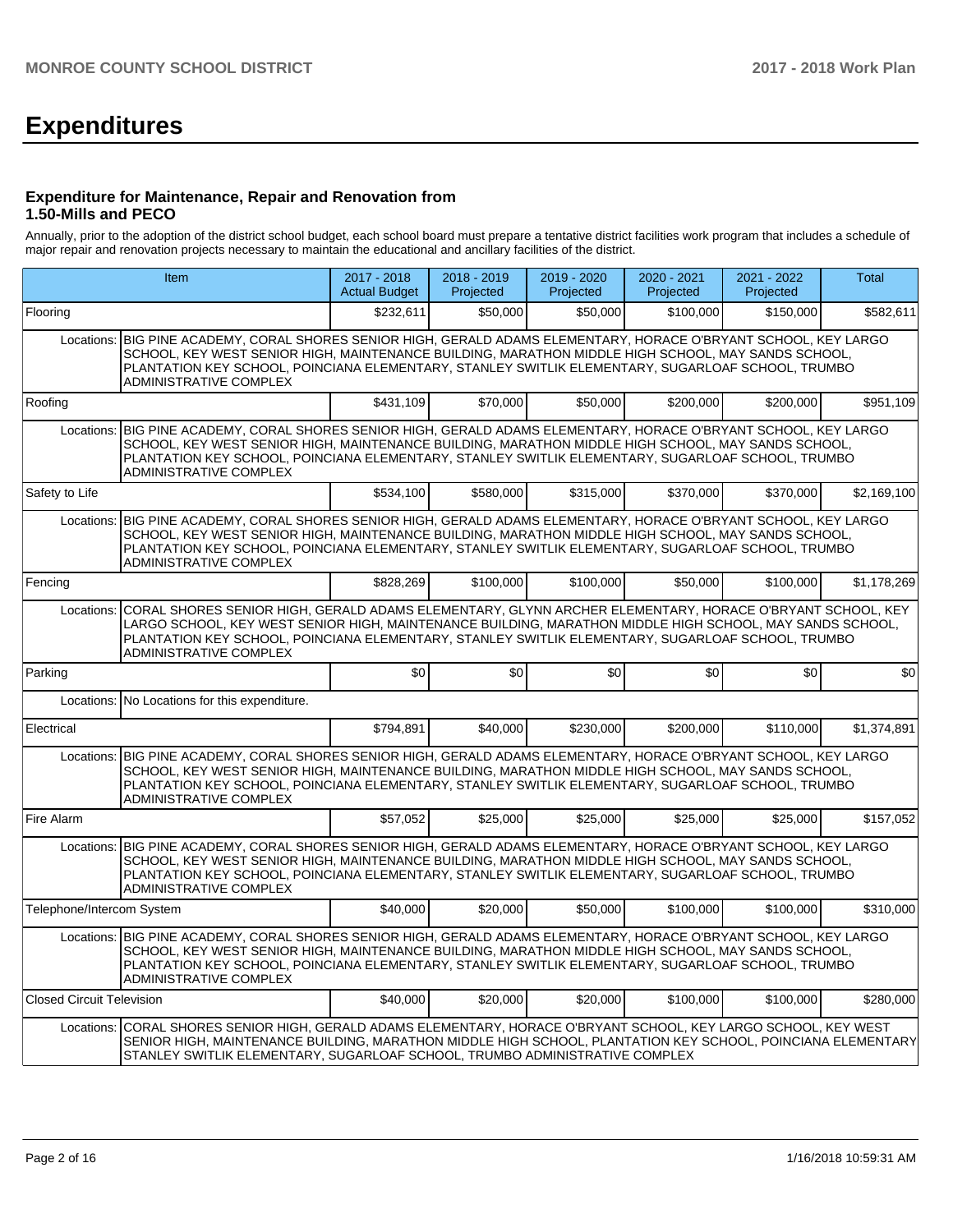| Paint                                                                                                                                                                                                                                                                                                                                                  |                                                                                                                                                                                                                                                                                                                                                               | \$334,506   | \$335,000   | \$280,000   | \$475,000   | \$445,000   | \$1,869,506  |  |  |  |
|--------------------------------------------------------------------------------------------------------------------------------------------------------------------------------------------------------------------------------------------------------------------------------------------------------------------------------------------------------|---------------------------------------------------------------------------------------------------------------------------------------------------------------------------------------------------------------------------------------------------------------------------------------------------------------------------------------------------------------|-------------|-------------|-------------|-------------|-------------|--------------|--|--|--|
|                                                                                                                                                                                                                                                                                                                                                        | Locations: BIG PINE ACADEMY, CORAL SHORES SENIOR HIGH, GERALD ADAMS ELEMENTARY, HORACE O'BRYANT SCHOOL, KEY LARGO<br>SCHOOL, KEY WEST SENIOR HIGH, MAINTENANCE BUILDING, MARATHON MIDDLE HIGH SCHOOL, MAY SANDS SCHOOL,<br>PLANTATION KEY SCHOOL, POINCIANA ELEMENTARY, STANLEY SWITLIK ELEMENTARY, SUGARLOAF SCHOOL, TRUMBO<br><b>ADMINISTRATIVE COMPLEX</b> |             |             |             |             |             |              |  |  |  |
| Maintenance/Repair                                                                                                                                                                                                                                                                                                                                     |                                                                                                                                                                                                                                                                                                                                                               | \$271,051   | \$133,000   | \$228,000   | \$258,000   | \$233,000   | \$1,123,051  |  |  |  |
|                                                                                                                                                                                                                                                                                                                                                        | Locations: BIG PINE ACADEMY, CORAL SHORES SENIOR HIGH, GERALD ADAMS ELEMENTARY, HORACE O'BRYANT SCHOOL, KEY LARGO<br>SCHOOL, KEY WEST SENIOR HIGH, MAINTENANCE BUILDING, MARATHON MIDDLE HIGH SCHOOL, MAY SANDS SCHOOL,<br>PLANTATION KEY SCHOOL, POINCIANA ELEMENTARY, STANLEY SWITLIK ELEMENTARY, SUGARLOAF SCHOOL, TRUMBO<br>ADMINISTRATIVE COMPLEX        |             |             |             |             |             |              |  |  |  |
| <b>HVAC</b>                                                                                                                                                                                                                                                                                                                                            |                                                                                                                                                                                                                                                                                                                                                               | \$2,593,173 | \$880,590   | \$888,844   | \$676,401   | \$456.234   | \$5,495,242  |  |  |  |
| Locations: BIG PINE ACADEMY, CORAL SHORES SENIOR HIGH, GERALD ADAMS ELEMENTARY, HORACE O'BRYANT SCHOOL, KEY LARGO<br>SCHOOL, KEY WEST SENIOR HIGH, MAINTENANCE BUILDING, MARATHON MIDDLE HIGH SCHOOL, MAY SANDS SCHOOL,<br>PLANTATION KEY SCHOOL, POINCIANA ELEMENTARY, STANLEY SWITLIK ELEMENTARY, SUGARLOAF SCHOOL, TRUMBO<br>ADMINISTRATIVE COMPLEX |                                                                                                                                                                                                                                                                                                                                                               |             |             |             |             |             |              |  |  |  |
|                                                                                                                                                                                                                                                                                                                                                        | <b>Sub Total:</b>                                                                                                                                                                                                                                                                                                                                             | \$6,156,762 | \$2,253,590 | \$2,236,844 | \$2,554,401 | \$2,289,234 | \$15,490,831 |  |  |  |

| <b>IPECO Maintenance Expenditures</b> | \$433,811   | \$168,766   | \$168,766   | \$168,766   | \$168,766   | \$1,108,875  |
|---------------------------------------|-------------|-------------|-------------|-------------|-------------|--------------|
| 1.50 Mill Sub Total:                  | \$9,514,937 | \$3,049,824 | \$3,163,078 | \$3,290,635 | \$3,310,468 | \$22,328,942 |

|                               | <b>Other Items</b>                                                                                                                                                                                                                                                                                                                                           | 2017 - 2018<br><b>Actual Budget</b> | 2018 - 2019<br>Projected | $2019 - 2020$<br>Projected | 2020 - 2021<br>Projected | $2021 - 2022$<br>Projected | Total       |
|-------------------------------|--------------------------------------------------------------------------------------------------------------------------------------------------------------------------------------------------------------------------------------------------------------------------------------------------------------------------------------------------------------|-------------------------------------|--------------------------|----------------------------|--------------------------|----------------------------|-------------|
| <b>Concrete Repairs</b>       |                                                                                                                                                                                                                                                                                                                                                              | \$61.931                            | \$20,000                 | \$20,000                   | \$20,000                 | \$50,000                   | \$171,931   |
|                               | Locations BIG PINE ACADEMY, CORAL SHORES SENIOR HIGH, GERALD ADAMS ELEMENTARY, GLYNN ARCHER ELEMENTARY, KEY WEST<br>SENIOR HIGH, MAINTENANCE BUILDING, MARATHON MIDDLE HIGH SCHOOL, MAY SANDS SCHOOL, PLANTATION KEY SCHOOL,<br>POINCIANA ELEMENTARY, STANLEY SWITLIK ELEMENTARY, SUGARLOAF SCHOOL, TRUMBO ADMINISTRATIVE COMPLEX                            |                                     |                          |                            |                          |                            |             |
| Sitework/Drainage Maintenance |                                                                                                                                                                                                                                                                                                                                                              | \$470.464                           | \$50,000                 | \$100,000                  | \$200,000                | \$200,000                  | \$1,020,464 |
|                               | Locations CORAL SHORES SENIOR HIGH, GERALD ADAMS ELEMENTARY, HORACE O'BRYANT SCHOOL, KEY LARGO SCHOOL, KEY WEST<br>SENIOR HIGH, MAINTENANCE BUILDING, MARATHON MIDDLE HIGH SCHOOL, PLANTATION KEY SCHOOL, POINCIANA<br>ELEMENTARY, STANLEY SWITLIK ELEMENTARY, SUGARLOAF SCHOOL, TRUMBO ADMINISTRATIVE COMPLEX                                               |                                     |                          |                            |                          |                            |             |
| <b>Elevator Repair</b>        |                                                                                                                                                                                                                                                                                                                                                              | \$60,000                            | \$20,000                 | \$20,000                   | \$20,000                 | \$20,000                   | \$140,000   |
|                               | Locations CORAL SHORES SENIOR HIGH. HORACE O'BRYANT SCHOOL. KEY LARGO SCHOOL. KEY WEST SENIOR HIGH. MARATHON<br>MIDDLE HIGH SCHOOL, POINCIANA ELEMENTARY, STANLEY SWITLIK ELEMENTARY, SUGARLOAF SCHOOL                                                                                                                                                       |                                     |                          |                            |                          |                            |             |
| IT Infrasturcture             |                                                                                                                                                                                                                                                                                                                                                              | \$0                                 | \$0                      | \$25,000                   | \$0                      | \$0                        | \$25,000    |
|                               | Locations BIG PINE ACADEMY, CORAL SHORES SENIOR HIGH, GERALD ADAMS ELEMENTARY, HORACE O'BRYANT SCHOOL, KEY LARGO<br>SCHOOL, KEY WEST SENIOR HIGH, MAINTENANCE BUILDING, MARATHON MIDDLE HIGH SCHOOL, MAY SANDS SCHOOL,<br>PLANTATION KEY SCHOOL, POINCIANA ELEMENTARY, STANLEY SWITLIK ELEMENTARY, SUGARLOAF SCHOOL, TRUMBO<br><b>ADMINISTRATIVE COMPLEX</b> |                                     |                          |                            |                          |                            |             |
| Small Construction Proj       |                                                                                                                                                                                                                                                                                                                                                              | \$1,712,834                         | \$575,000                | \$690,000                  | \$240,000                | \$470,000                  | \$3,687,834 |
|                               | Locations BIG PINE ACADEMY, CORAL SHORES SENIOR HIGH, GERALD ADAMS ELEMENTARY, HORACE O'BRYANT SCHOOL, KEY LARGO<br>SCHOOL, KEY WEST SENIOR HIGH, MAINTENANCE BUILDING, MARATHON MIDDLE HIGH SCHOOL, MAY SANDS SCHOOL,<br>PLANTATION KEY SCHOOL, POINCIANA ELEMENTARY, STANLEY SWITLIK ELEMENTARY, SUGARLOAF SCHOOL, TRUMBO<br><b>ADMINISTRATIVE COMPLEX</b> |                                     |                          |                            |                          |                            |             |
| Plumbing                      |                                                                                                                                                                                                                                                                                                                                                              | \$85.861                            | \$200,000                | \$40,000                   | \$200,000                | \$200.000                  | \$725,861   |
|                               | Locations BIG PINE ACADEMY, CORAL SHORES SENIOR HIGH, GERALD ADAMS ELEMENTARY, HORACE O'BRYANT SCHOOL, KEY LARGO<br>SCHOOL, KEY WEST SENIOR HIGH, MAINTENANCE BUILDING, MARATHON MIDDLE HIGH SCHOOL, MAY SANDS SCHOOL,<br>PLANTATION KEY SCHOOL, POINCIANA ELEMENTARY, STANLEY SWITLIK ELEMENTARY, SUGARLOAF SCHOOL, TRUMBO<br>ADMINISTRATIVE COMPLEX        |                                     |                          |                            |                          |                            |             |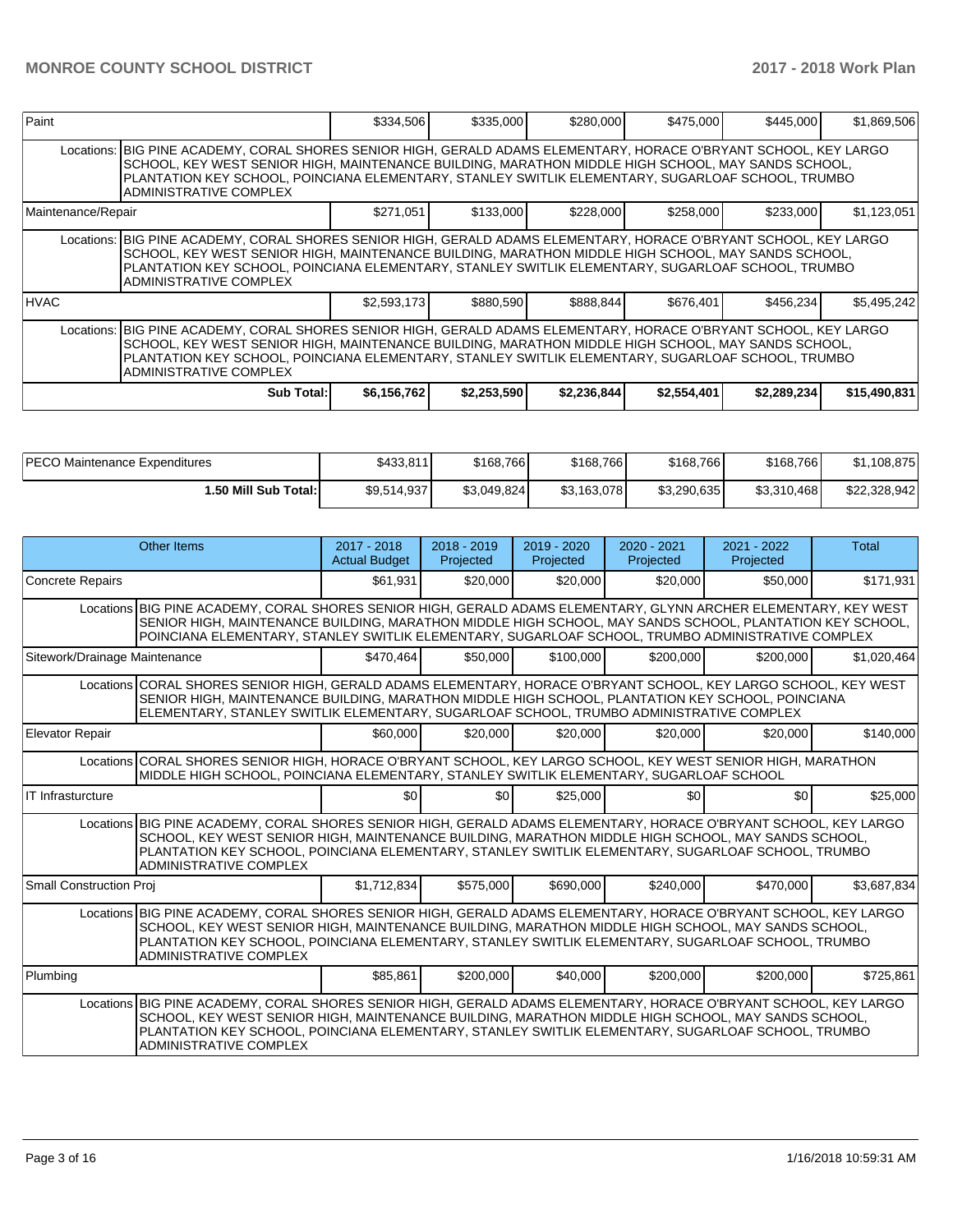| <b>ADA</b>                                                                                                                                                                                                                                                                                                                                             |                                                                                                                                                                                                                                                                                                                                                       | \$75,709    | \$50,000    | \$50,000    | \$25,000    | \$50,000    | \$250,709    |  |
|--------------------------------------------------------------------------------------------------------------------------------------------------------------------------------------------------------------------------------------------------------------------------------------------------------------------------------------------------------|-------------------------------------------------------------------------------------------------------------------------------------------------------------------------------------------------------------------------------------------------------------------------------------------------------------------------------------------------------|-------------|-------------|-------------|-------------|-------------|--------------|--|
|                                                                                                                                                                                                                                                                                                                                                        | Locations BIG PINE ACADEMY, CORAL SHORES SENIOR HIGH, GERALD ADAMS ELEMENTARY, HORACE O'BRYANT SCHOOL, KEY LARGO<br>SCHOOL, KEY WEST SENIOR HIGH, MAINTENANCE BUILDING, MARATHON MIDDLE HIGH SCHOOL, MAY SANDS SCHOOL,<br>PLANTATION KEY SCHOOL, POINCIANA ELEMENTARY, STANLEY SWITLIK ELEMENTARY, SUGARLOAF SCHOOL, TRUMBO<br>ADMINISTRATIVE COMPLEX |             |             |             |             |             |              |  |
| Carpentry Projects                                                                                                                                                                                                                                                                                                                                     |                                                                                                                                                                                                                                                                                                                                                       | \$167,110   | \$25,000    | \$50,000    | \$100,000   | \$100,000   | \$442,110    |  |
|                                                                                                                                                                                                                                                                                                                                                        | Locations BIG PINE ACADEMY, CORAL SHORES SENIOR HIGH, GERALD ADAMS ELEMENTARY, HORACE O'BRYANT SCHOOL, KEY LARGO<br>SCHOOL, KEY WEST SENIOR HIGH, MAINTENANCE BUILDING, MARATHON MIDDLE HIGH SCHOOL, MAY SANDS SCHOOL,<br>PLANTATION KEY SCHOOL, POINCIANA ELEMENTARY, STANLEY SWITLIK ELEMENTARY, SUGARLOAF SCHOOL, TRUMBO<br>ADMINISTRATIVE COMPLEX |             |             |             |             |             |              |  |
| <b>WWTP Maint and Repair</b>                                                                                                                                                                                                                                                                                                                           |                                                                                                                                                                                                                                                                                                                                                       | \$1,158,077 | \$25,000    | \$100,000   | \$100,000   | \$100,000   | \$1,483,077  |  |
| Locations BIG PINE ACADEMY, CORAL SHORES SENIOR HIGH, GERALD ADAMS ELEMENTARY, HORACE O'BRYANT SCHOOL, KEY LARGO<br>SCHOOL, KEY WEST SENIOR HIGH, MAINTENANCE BUILDING, MARATHON MIDDLE HIGH SCHOOL, MAY SANDS SCHOOL,<br>PLANTATION KEY SCHOOL, POINCIANA ELEMENTARY, STANLEY SWITLIK ELEMENTARY, SUGARLOAF SCHOOL, TRUMBO<br>IADMINISTRATIVE COMPLEX |                                                                                                                                                                                                                                                                                                                                                       |             |             |             |             |             |              |  |
|                                                                                                                                                                                                                                                                                                                                                        | Total:                                                                                                                                                                                                                                                                                                                                                | \$9,948,748 | \$3,218,590 | \$3,331,844 | \$3,459,401 | \$3,479,234 | \$23,437,817 |  |

## **Local 1.50 Mill Expenditure For Maintenance, Repair and Renovation**

Anticipated expenditures expected from local funding sources over the years covered by the current work plan.

| Item                                                         | 2017 - 2018<br><b>Actual Budget</b> | 2018 - 2019<br>Projected | 2019 - 2020<br>Projected | 2020 - 2021<br>Projected | 2021 - 2022<br>Projected | <b>Total</b> |
|--------------------------------------------------------------|-------------------------------------|--------------------------|--------------------------|--------------------------|--------------------------|--------------|
| Remaining Maint and Repair from 1.5 Mills                    | \$9,514,937                         | \$3,049,824              | \$3,163,078              | \$3,290,635              | \$3,310,468              | \$22,328,942 |
| Maintenance/Repair Salaries                                  | \$4,572,375                         | \$4,603,742              | \$4,734,792              | \$4,734,792              | \$4,734,792              | \$23,380,493 |
| <b>School Bus Purchases</b>                                  | \$529,005                           | \$460,000                | \$460,000                | \$460,000                | \$460,000                | \$2,369,005  |
| <b>Other Vehicle Purchases</b>                               | \$491,451                           | \$0                      | \$0                      | \$0                      | \$0                      | \$491,451    |
| <b>Capital Outlay Equipment</b>                              | \$466,866                           | \$60,000                 | \$60,000                 | \$60,000                 | \$60,000                 | \$706,866    |
| <b>Rent/Lease Payments</b>                                   | \$283,096                           | \$200,000                | \$200,000                | \$200,000                | \$200,000                | \$1,083,096  |
| <b>COP Debt Service</b>                                      | \$1,968,690                         | \$2,325,000              | \$3,930,000              | \$3,930,000              | \$3,930,000              | \$16,083,690 |
| Rent/Lease Relocatables                                      | \$81,789                            | \$55,000                 | \$55,000                 | \$55,000                 | \$55,000                 | \$301,789    |
| <b>Environmental Problems</b>                                | \$51,269                            | \$50,000                 | \$0                      | \$0                      | \$0                      | \$101,269    |
| s.1011.14 Debt Service                                       | \$0                                 | \$0                      | \$0                      | \$0                      | \$0                      | \$0          |
| <b>Special Facilities Construction Account</b>               | \$0                                 | \$0                      | \$0                      | \$0                      | \$0                      | \$0          |
| Premiums for Property Casualty Insurance - 1011.71<br>(4a,b) | \$550,000                           | \$550,000                | \$550,000                | \$550,000                | \$550,000                | \$2,750,000  |
| Qualified School Construction Bonds (QSCB)                   | \$0                                 | \$0                      | \$0                      | \$0                      | \$0                      | \$0          |
| Qualified Zone Academy Bonds (QZAB)                          | \$0                                 | \$0                      | \$0                      | \$0                      | \$0                      | \$0          |
| <b>Hurricane Repairs</b>                                     | \$10,000,000                        | \$0                      | \$0                      | \$0                      | \$1                      | \$10,000,001 |
| <b>Security Projects</b>                                     | \$266,324                           | \$315,000                | \$40,000                 | \$250,000                | \$250,000                | \$1,121,324  |
| Charter PECO & Millage Payments                              | \$1,243,262                         | \$1,293,122              | \$1,341,541              | \$1,412,023              | \$1,481,171              | \$6,771,119  |
| <b>Local Expenditure Totals:</b>                             | \$30,019,064                        | \$12,961,688             | \$14,534,411             | \$14,942,450             | \$15,031,432             | \$87,489,045 |

# **Revenue**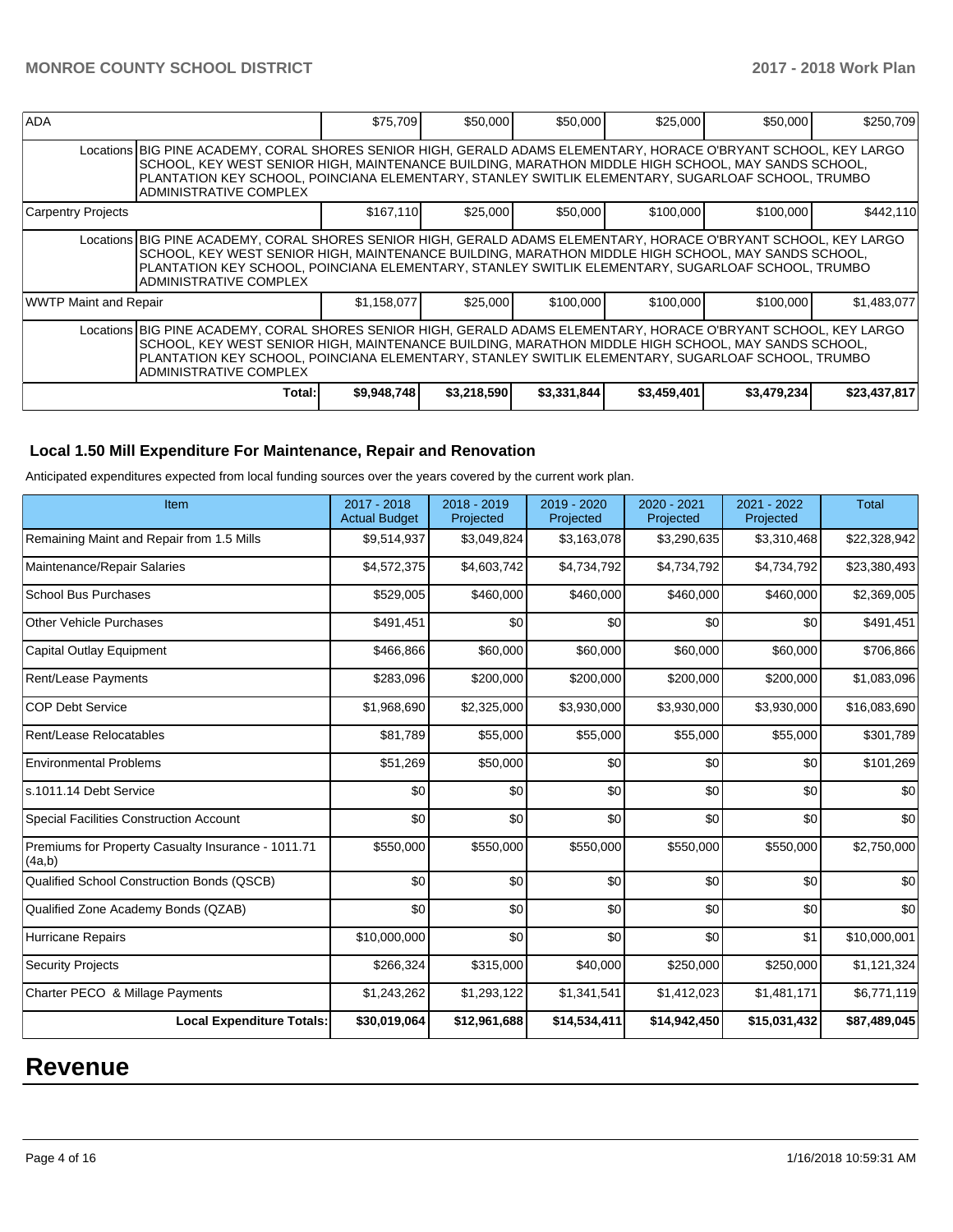## **1.50 Mill Revenue Source**

Schedule of Estimated Capital Outlay Revenue from each currently approved source which is estimated to be available for expenditures on the projects included in the tentative district facilities work program. All amounts are NET after considering carryover balances, interest earned, new COP's, 1011.14 and 1011.15 loans, etc. Districts cannot use 1.5-Mill funds for salaries except for those explicitly associated with maintenance/repair projects. (1011.71 (5), F.S.)

| Item                                                                                | Fund | $2017 - 2018$<br><b>Actual Value</b> | $2018 - 2019$<br>Projected | $2019 - 2020$<br>Projected | $2020 - 2021$<br>Projected | 2021 - 2022<br>Projected | Total             |
|-------------------------------------------------------------------------------------|------|--------------------------------------|----------------------------|----------------------------|----------------------------|--------------------------|-------------------|
| (1) Non-exempt property<br>lassessed valuation                                      |      | \$27,428,918,346                     | \$29,379,500,000           | \$30,326,000,000           | \$31,703,800,000           | \$33,055,500,000         | \$151,893,718,346 |
| $(2)$ The Millege projected for<br>discretionary capital outlay per<br>ls.1011.71   |      | 0.50                                 | 0.50                       | 0.50                       | 0.50                       | 0.50                     |                   |
| $(3)$ Full value of the 1.50-Mill<br>discretionary capital outlay per<br>ls.1011.71 |      | \$46,080,583                         | \$49,357,560               | \$50,947,680               | \$53,262,384               | \$55,533,240             | \$255,181,447     |
| $(4)$ Value of the portion of the 1.50<br>-Mill ACTUALLY levied                     | 370  | \$13,165,881                         | \$14,102,160               | \$14,556,480               | \$15,217,824               | \$15,866,640             | \$72,908,985      |
| $(5)$ Difference of lines $(3)$ and $(4)$                                           |      | \$32,914,702                         | \$35,255,400               | \$36,391,200               | \$38.044.560               | \$39,666,600             | \$182,272,462     |

## **PECO Revenue Source**

The figure in the row designated "PECO Maintenance" will be subtracted from funds available for new construction because PECO maintenance dollars cannot be used for new construction.

| Item                                 | Fund             | 2017 - 2018<br><b>Actual Budget</b> | $2018 - 2019$<br>Projected | 2019 - 2020<br>Projected | $2020 - 2021$<br>Projected | $2021 - 2022$<br>Projected | <b>Total</b> |
|--------------------------------------|------------------|-------------------------------------|----------------------------|--------------------------|----------------------------|----------------------------|--------------|
| <b>PECO New Construction</b>         | 340 <sup>1</sup> | \$0                                 | \$0 <sub>1</sub>           | \$57.579                 | \$203.877                  | \$255.567                  | \$517,023    |
| <b>PECO Maintenance Expenditures</b> |                  | \$433.811                           | \$168.766                  | \$168.766                | \$168.766                  | \$168,766                  | \$1,108,875  |
|                                      |                  | \$433,811                           | \$168.766                  | \$226.345                | \$372.643                  | \$424,333                  | \$1,625,898  |

## **CO & DS Revenue Source**

Revenue from Capital Outlay and Debt Service funds.

| <b>Item</b>                               | Fund | $2017 - 2018$<br><b>Actual Budget</b> | $2018 - 2019$<br>Projected | 2019 - 2020<br>Projected | $2020 - 2021$<br>Projected | $2021 - 2022$<br>Projected | <b>Total</b> |
|-------------------------------------------|------|---------------------------------------|----------------------------|--------------------------|----------------------------|----------------------------|--------------|
| ICO & DS Cash Flow-through<br>Distributed | 360  | \$314.415                             | \$314.415                  | \$314.415                | \$314.415                  | \$314.415                  | \$1,572,075  |
| ICO & DS Interest on<br>Undistributed CO  | 360  | \$2.957                               | \$2,957                    | \$2,957                  | \$2,957                    | \$2,957                    | \$14,785     |
|                                           |      | \$317,372                             | \$317.372                  | \$317.372                | \$317.372                  | \$317.372                  | \$1,586,860  |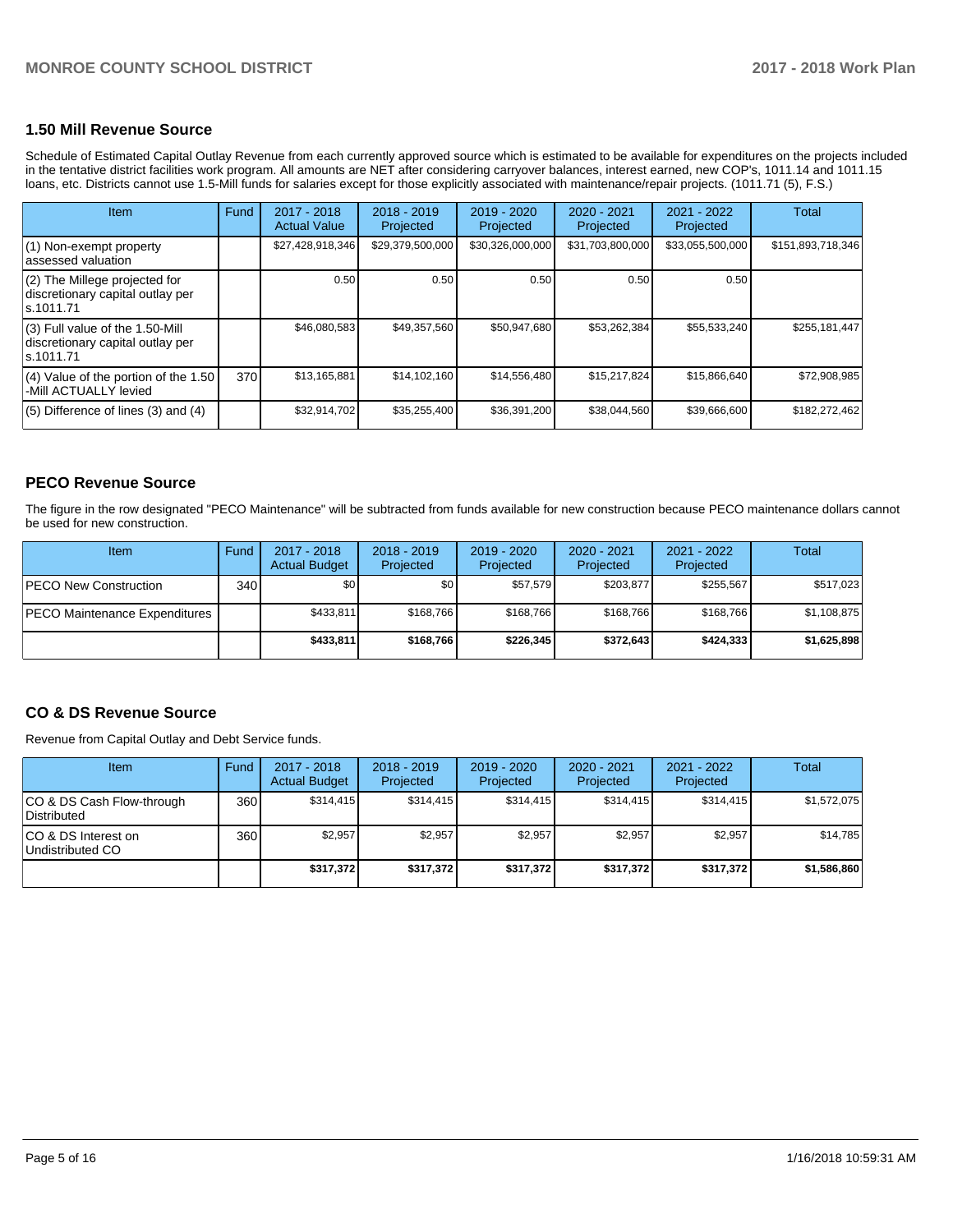## **Fair Share Revenue Source**

Nothing reported for this section. All legally binding commitments for proportionate fair-share mitigation for impacts on public school facilities must be included in the 5-year district work program.

## **Sales Surtax Referendum**

Specific information about any referendum for a 1-cent or 1/2-cent surtax referendum during the previous year.

**Did the school district hold a surtax referendum during the past fiscal year 2016 - 2017?**

No

### **Additional Revenue Source**

Any additional revenue sources

| Item                                                                                                                      | 2017 - 2018<br><b>Actual Value</b> | 2018 - 2019<br>Projected | 2019 - 2020<br>Projected | 2020 - 2021<br>Projected | 2021 - 2022<br>Projected | <b>Total</b>  |
|---------------------------------------------------------------------------------------------------------------------------|------------------------------------|--------------------------|--------------------------|--------------------------|--------------------------|---------------|
| Impact fees received                                                                                                      | \$0                                | \$0                      | \$0                      | \$0                      | \$0                      | \$0           |
| Private donations                                                                                                         | \$0                                | \$0                      | \$0                      | \$0                      | \$0                      | \$0           |
| Grants from local governments or not-for-<br>profit organizations                                                         | \$0                                | \$0                      | \$0                      | \$0                      | \$0                      | \$0           |
| Interest, Including Profit On Investment                                                                                  | \$0                                | \$0                      | \$0                      | \$0                      | \$0                      | \$0           |
| Revenue from Bonds pledging proceeds<br>from 1 cent or 1/2 cent Sales Surtax                                              | \$0                                | \$0                      | \$0                      | \$0                      | \$0                      | \$0           |
| <b>Total Fund Balance Carried Forward</b>                                                                                 | \$109,712,600                      | \$6,372,068              | \$6,629,408              | \$2,408,924              | \$4,791,732              | \$129,914,732 |
| General Capital Outlay Obligated Fund<br><b>Balance Carried Forward From Total</b><br><b>Fund Balance Carried Forward</b> | \$0                                | \$0                      | \$0                      | \$0                      | \$0                      | \$0           |
| <b>Special Facilities Construction Account</b>                                                                            | \$0                                | \$0                      | \$0                      | \$0                      | \$0                      | \$0           |
| One Cent - 1/2 Cent Sales Surtax Debt<br>Service From Total Fund Balance Carried<br>Forward                               | \$0                                | \$0                      | \$0                      | \$0                      | \$0                      | \$0           |
| Capital Outlay Projects Funds Balance<br><b>Carried Forward From Total Fund</b><br><b>Balance Carried Forward</b>         | \$0                                | \$0                      | \$0                      | \$0                      | \$0                      | \$0           |
| Proceeds from a s.1011.14/15 F.S. Loans                                                                                   | \$0                                | \$0                      | \$0                      | \$0                      | \$0                      | \$0           |
| District Bonds - Voted local bond<br>referendum proceeds per s.9, Art VII<br><b>State Constitution</b>                    | \$0                                | \$0                      | \$0                      | \$0                      | \$0                      | \$0           |
| Proceeds from Special Act Bonds                                                                                           | \$0                                | \$0                      | \$0                      | \$0                      | \$0                      | \$0           |
| Estimated Revenue from CO & DS Bond<br>Sale                                                                               | \$0                                | \$0                      | \$0                      | \$0                      | \$0                      | \$0           |
| Proceeds from Voted Capital<br>Improvements millage                                                                       | \$0                                | \$0                      | \$0                      | \$0                      | \$0                      | \$0           |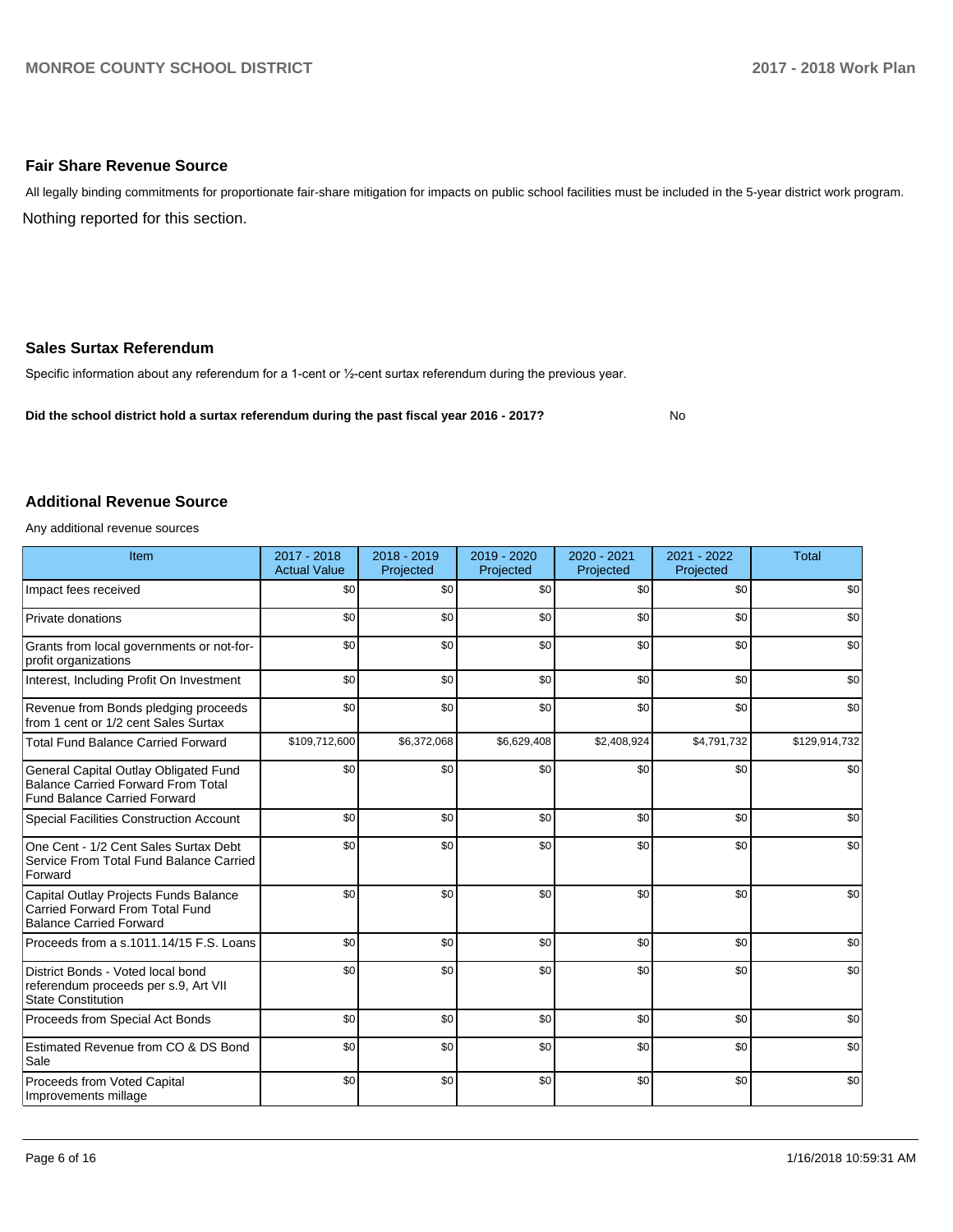## **MONROE COUNTY SCHOOL DISTRICT 2017 - 2018 Work Plan**

| Other Revenue for Other Capital Projects                                            | \$0           | \$0          | \$0          | \$0          | \$0          | \$0           |
|-------------------------------------------------------------------------------------|---------------|--------------|--------------|--------------|--------------|---------------|
| Proceeds from 1/2 cent sales surtax<br>authorized by school board                   | \$18,000,000  | \$18,200,000 | \$18,400,000 | \$18,600,000 | \$19,000,000 | \$92,200,000  |
| Proceeds from local governmental<br>infrastructure sales surtax                     | \$0           | \$0          | \$0          | \$0          | \$0          | \$0           |
| Proceeds from Certificates of<br>Participation (COP's) Sale                         | \$0           | \$39,000,000 | \$0          | \$0          | \$0          | \$39,000,000  |
| Classrooms First Bond proceeds amount<br>authorized in FY 1997-98                   | \$0           | \$0          | \$0          | \$0          | \$0          | \$0           |
| Classrooms for Kids                                                                 | \$0           | \$0          | \$0          | \$0          | \$0          | \$0           |
| District Equity Recognition                                                         | \$0           | \$0          | \$0          | \$0          | \$0          | \$0           |
| <b>Federal Grants</b>                                                               | \$0           | \$0          | \$0          | \$0          | \$0          | \$0           |
| Proportionate share mitigation (actual<br>cash revenue only, not in kind donations) | \$0           | \$0          | \$0          | \$0          | \$0          | \$0           |
| <b>Subtotal</b>                                                                     | \$127,712,600 | \$63,572,068 | \$25,029,408 | \$21,008,924 | \$23,791,732 | \$261,114,732 |

# **Total Revenue Summary**

| <b>Item Name</b>                                              | 2017 - 2018<br>Budget | $2018 - 2019$<br>Projected | $2019 - 2020$<br>Projected | $2020 - 2021$<br>Projected | 2021 - 2022<br>Projected | <b>Five Year Total</b> |
|---------------------------------------------------------------|-----------------------|----------------------------|----------------------------|----------------------------|--------------------------|------------------------|
| Local 1.5 Mill Discretionary Capital Outlay<br><b>Revenue</b> | \$13,165,881          | \$14,102,160               | \$14,556,480               | \$15,217,824               | \$15,866,640             | \$72,908,985           |
| PECO and 1.5 Mill Maint and Other 1.5<br>Mill Expenditures    | (\$30,019,064)        | (\$12,961,688)             | (S14, 534, 411)            | (S14, 942, 450)            | (\$15,031,432)           | (\$87,489,045)         |
| <b>IPECO Maintenance Revenue</b>                              | \$433,811             | \$168,766                  | \$168.766                  | \$168,766                  | \$168.766                | \$1,108,875            |
| Available 1.50 Mill for New<br>  Construction                 | (\$16,853,183)        | \$1,140,472                | \$22,069                   | \$275,374                  | \$835,208                | (\$14,580,060)         |

| <b>Item Name</b>                      | $2017 - 2018$<br><b>Budget</b> | $2018 - 2019$<br>Projected | $2019 - 2020$<br>Projected | $2020 - 2021$<br>Projected | $2021 - 2022$<br>Projected | <b>Five Year Total</b> |
|---------------------------------------|--------------------------------|----------------------------|----------------------------|----------------------------|----------------------------|------------------------|
| ICO & DS Revenue                      | \$317,372                      | \$317,372                  | \$317,372                  | \$317,372                  | \$317,372                  | \$1,586,860            |
| <b>IPECO New Construction Revenue</b> | \$0 <sub>1</sub>               | \$0                        | \$57,579                   | \$203,877                  | \$255,567                  | \$517,023              |
| Other/Additional Revenue              | \$127,712,600                  | \$63,572,068               | \$25,029,408               | \$21,008,924               | \$23,791,732               | \$261,114,732          |
| <b>Total Additional Revenuel</b>      | \$128,029,972                  | \$63,889,440               | \$25,404,359               | \$21,530,173               | \$24,364,671               | \$263,218,615          |
| <b>Total Available Revenue</b>        | \$111,176,789                  | \$65,029,912               | \$25,426,428               | \$21,805,547               | \$25,199,879               | \$248,638,555          |

# **Project Schedules**

## **Capacity Project Schedules**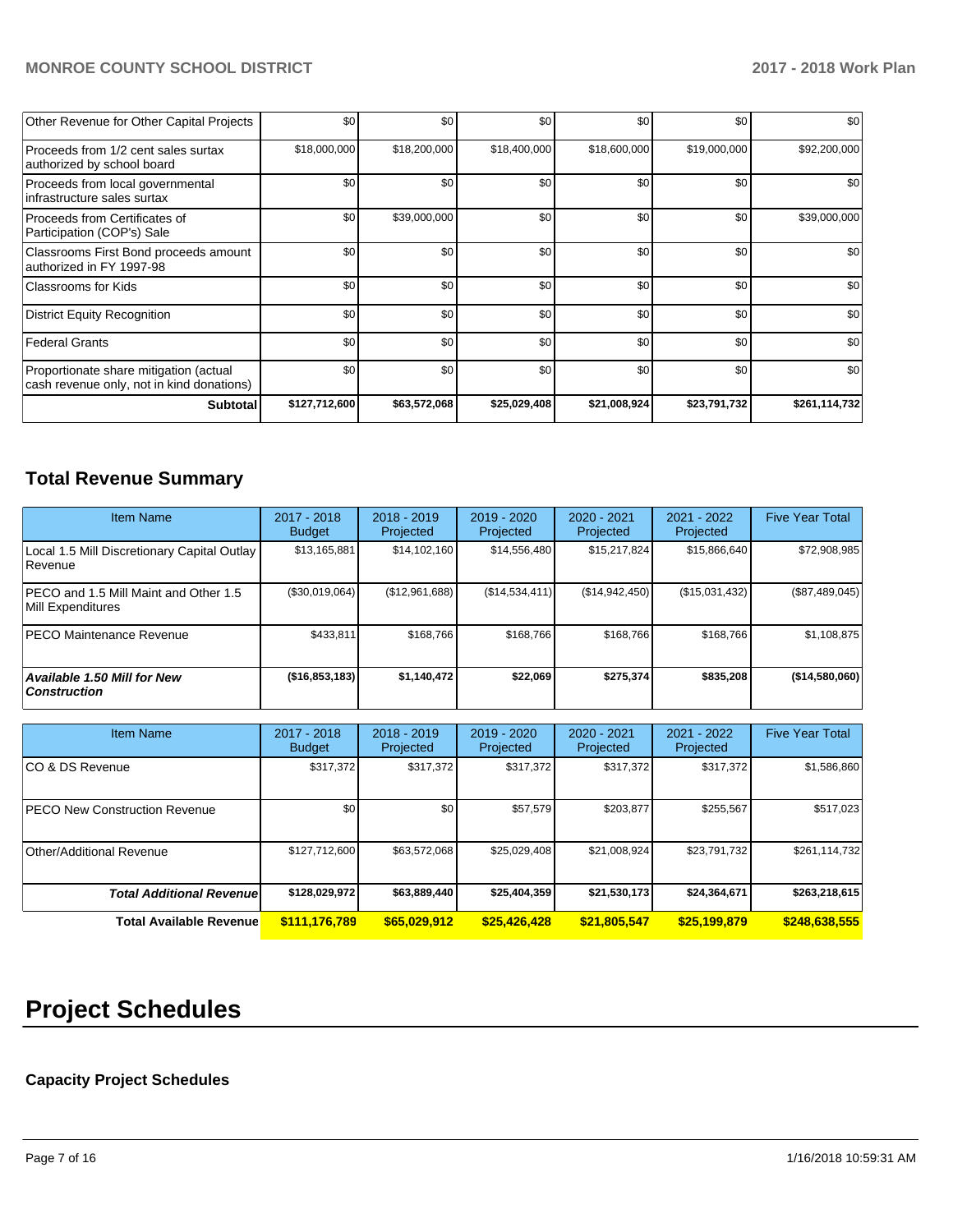A schedule of capital outlay projects necessary to ensure the availability of satisfactory classrooms for the projected student enrollment in K-12 programs.

| <b>Project Description</b>                                   | Location                                                                     |                          | 2017 - 2018  | 2018 - 2019  | 2019 - 2020  | 2020 - 2021  | 2021 - 2022 | <b>Total</b>      | Funded |
|--------------------------------------------------------------|------------------------------------------------------------------------------|--------------------------|--------------|--------------|--------------|--------------|-------------|-------------------|--------|
| School replacement                                           | PLANTATION KEY<br><b>SCHOOL</b>                                              | Planned<br>Cost:         | \$33,329,770 | \$0          | \$0          | \$0          | \$0         | \$33,329,770 Yes  |        |
|                                                              | <b>Student Stations:</b>                                                     |                          | 650          | 0            | $\mathbf 0$  | $\mathbf 0$  | $\mathbf 0$ | 650               |        |
|                                                              |                                                                              | <b>Total Classrooms:</b> | 44           | $\Omega$     | $\mathbf 0$  | $\mathbf 0$  | $\mathbf 0$ | 44                |        |
|                                                              |                                                                              | Gross Sq Ft:             | 101,000      | 0            | $\mathbf 0$  | $\mathbf 0$  | $\pmb{0}$   | 101,000           |        |
| School Replacement                                           | <b>GERALD ADAMS</b><br><b>ELEMENTARY</b>                                     | Planned<br>Cost:         | \$41,599,425 | \$0          | \$0          | \$0          | \$0         | \$41,599,425 Yes  |        |
|                                                              | <b>Student Stations:</b>                                                     |                          | 605          | 0            | $\pmb{0}$    | $\mathbf 0$  | $\mathbf 0$ | 605               |        |
|                                                              | <b>Total Classrooms:</b>                                                     |                          | 42           | $\Omega$     | $\mathbf 0$  | $\mathbf 0$  | $\mathbf 0$ | 42                |        |
|                                                              | Gross Sq Ft:                                                                 |                          | 88,297       | $\Omega$     | $\mathbf 0$  | $\Omega$     | $\mathbf 0$ | 88,297            |        |
| Replacement Main<br><b>Building and Other</b><br>Renovations | <b>STANLEY SWITLIK</b><br><b>ELEMENTARY</b>                                  | Planned<br>Cost:         | \$4,136,695  | \$34,000,000 | \$0          | \$0          | \$0         | \$38,136,695 Yes  |        |
|                                                              |                                                                              | <b>Student Stations:</b> | 618          | $\Omega$     | $\mathbf 0$  | $\mathbf 0$  | $\mathbf 0$ | 618               |        |
|                                                              |                                                                              | <b>Total Classrooms:</b> | 45           | $\Omega$     | $\mathbf 0$  | $\Omega$     | $\mathbf 0$ | 45                |        |
|                                                              |                                                                              | Gross Sq Ft:             | 86,066       | 0            | $\mathbf 0$  | $\mathbf 0$  | 0           | 86,066            |        |
|                                                              | <b>Planned Cost:</b><br><b>Student Stations:</b><br><b>Total Classrooms:</b> |                          | \$79,065,890 | \$34,000,000 | \$0          | \$0          |             | \$0 \$113,065,890 |        |
|                                                              |                                                                              |                          | 1,873        | 0            | $\mathbf{0}$ | $\mathbf 0$  | $\mathbf 0$ | 1,873             |        |
|                                                              |                                                                              |                          | 131          | 0            | $\mathbf 0$  | $\mathbf 0$  | $\mathbf 0$ | 131               |        |
|                                                              |                                                                              | Gross Sq Ft:             | 275,363      | $\bf{0}$     | $\mathbf{0}$ | $\mathbf{0}$ | $\bf{0}$    | 275,363           |        |

## **Other Project Schedules**

Major renovations, remodeling, and additions of capital outlay projects that do not add capacity to schools.

| <b>Project Description</b>                                | Location                              | 2017 - 2018<br><b>Actual Budget</b> | 2018 - 2019<br>Projected | 2019 - 2020<br>Projected | $2020 - 2021$<br>Projected | 2021 - 2022<br>Projected | <b>Total</b>     | Funded  |
|-----------------------------------------------------------|---------------------------------------|-------------------------------------|--------------------------|--------------------------|----------------------------|--------------------------|------------------|---------|
| TRMS - bleacher/concession<br>renovation                  | <b>KEY WEST SENIOR</b><br>IHIGH       | \$0                                 | \$0                      | \$0                      | \$0                        | \$1                      |                  | $$1$ No |
| <b>Reynolds Renovation</b>                                | <b>IREYNOLDS SCHOOL</b>               | \$0                                 | \$0                      | \$0                      | \$3,000,000                | \$0                      | \$3,000,000 Yes  |         |
| Demo building 4                                           | <b>MAY SANDS SCHOOL</b>               | \$136,250                           | \$0                      | \$0                      | \$0                        | \$0                      | \$136,250 Yes    |         |
| Upper keys maint/trans building<br>renovation             | <b>MAINTENANCE</b><br><b>BUILDING</b> | \$1,445,207                         | \$0                      | \$0                      | \$0                        | \$0                      | \$1,445,207 Yes  |         |
| Debt service Half Cent                                    | Location not specified                | \$9,300,000                         | \$9,300,000              | \$9,300,000              | \$9,300,000                | \$9,300,000              | \$46,500,000 Yes |         |
| Technology                                                | Location not specified                | \$8.173.260                         | \$3,000,000              | \$3,000,000              | \$3,000,000                | \$3,000,000              | \$20.173.260 Yes |         |
| <b>Future Non Capacity Projects</b><br>not yet identified | Location not specified                | \$6,642,619                         | \$7,729,912              | \$2,626,428              | \$4,505,547                | \$2,899,879              | \$24,404,385 Yes |         |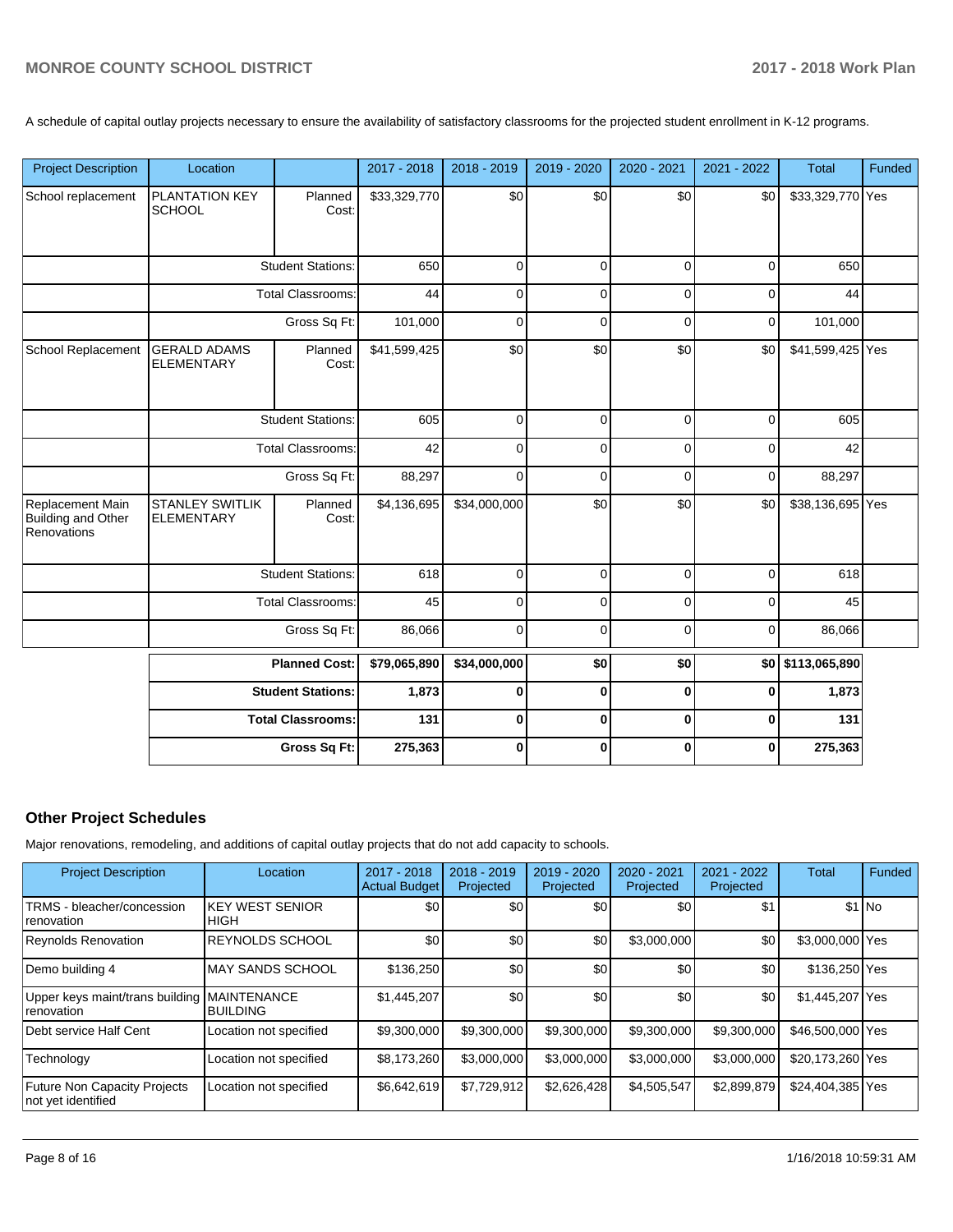| <b>Transportation Maintenance</b><br>Facility                  | <b>STANLEY SWITLIK</b><br><b>ELEMENTARY</b>       | \$0          | \$4,000,000  | \$0          | \$0 <sub>1</sub> | \$0          | \$4,000,000 Yes              |         |
|----------------------------------------------------------------|---------------------------------------------------|--------------|--------------|--------------|------------------|--------------|------------------------------|---------|
| Lower Keys Transportation<br><b>Facility Land Construction</b> | Location not specified                            | \$3,003,500  | \$0          | \$8,500,000  | \$0              | \$0          | \$11,503,500 Yes             |         |
| Athletic Fields and parking lot                                | <b>MARATHON MIDDLE</b><br><b>HIGH SCHOOL</b>      | \$0          | \$7,000,000  | \$0          | \$0              | \$0          | \$7,000,000 Yes              |         |
| Athletic fields - "Back Yard"                                  | <b>KEY WEST SENIOR</b><br><b>HIGH</b>             | \$0          | \$0          | \$2,000,000  | \$0 <sub>1</sub> | \$0          | \$2,000,000 Yes              |         |
| Athletic fields                                                | <b>CORAL SHORES</b><br><b>SENIOR HIGH</b>         | \$0          | \$0          | \$0          | \$2,000,000      | \$0          | \$2,000,000 Yes              |         |
| Ruth Hargrove Renovations                                      | <b>MAINTENANCE</b><br><b>BUILDING</b>             | \$0          | \$0          | \$0          | \$1              | \$0          |                              | $$1$ No |
| Relocate Administration<br>Headquarters                        | TRUMBO<br><b>ADMINISTRATIVE</b><br><b>COMPLEX</b> | \$0          | \$0          | \$0          | \$1              | \$0          |                              | $$1$ No |
| <b>Bus Loop</b>                                                | <b>HORACE O'BRYANT</b><br><b>SCHOOL</b>           | \$799,251    | \$0          | \$0          | \$0              | \$0          | \$799,251 Yes                |         |
| High School Auditorium Sound<br>and Lighting Retrofit          | Location not specified                            | \$2,610,812  | \$0          | \$0          | \$0 <sub>1</sub> | \$0          | \$2,610,812 Yes              |         |
| Scope Not Defined at this time.                                | <b>SUGARLOAF SCHOOL</b>                           | \$0          | \$0          | \$0          | \$0              | \$10,000,000 | \$10,000,000 Yes             |         |
|                                                                |                                                   | \$32,110,899 | \$31,029,912 | \$25,426,428 | \$21,805,549     |              | \$25,199,880   \$135,572,668 |         |

## **Additional Project Schedules**

Any projects that are not identified in the last approved educational plant survey.

Nothing reported for this section.

## **Non Funded Growth Management Project Schedules**

Schedule indicating which projects, due to planned development, that CANNOT be funded from current revenues projected over the next five years.

Nothing reported for this section.

# **Tracking**

## **Capacity Tracking**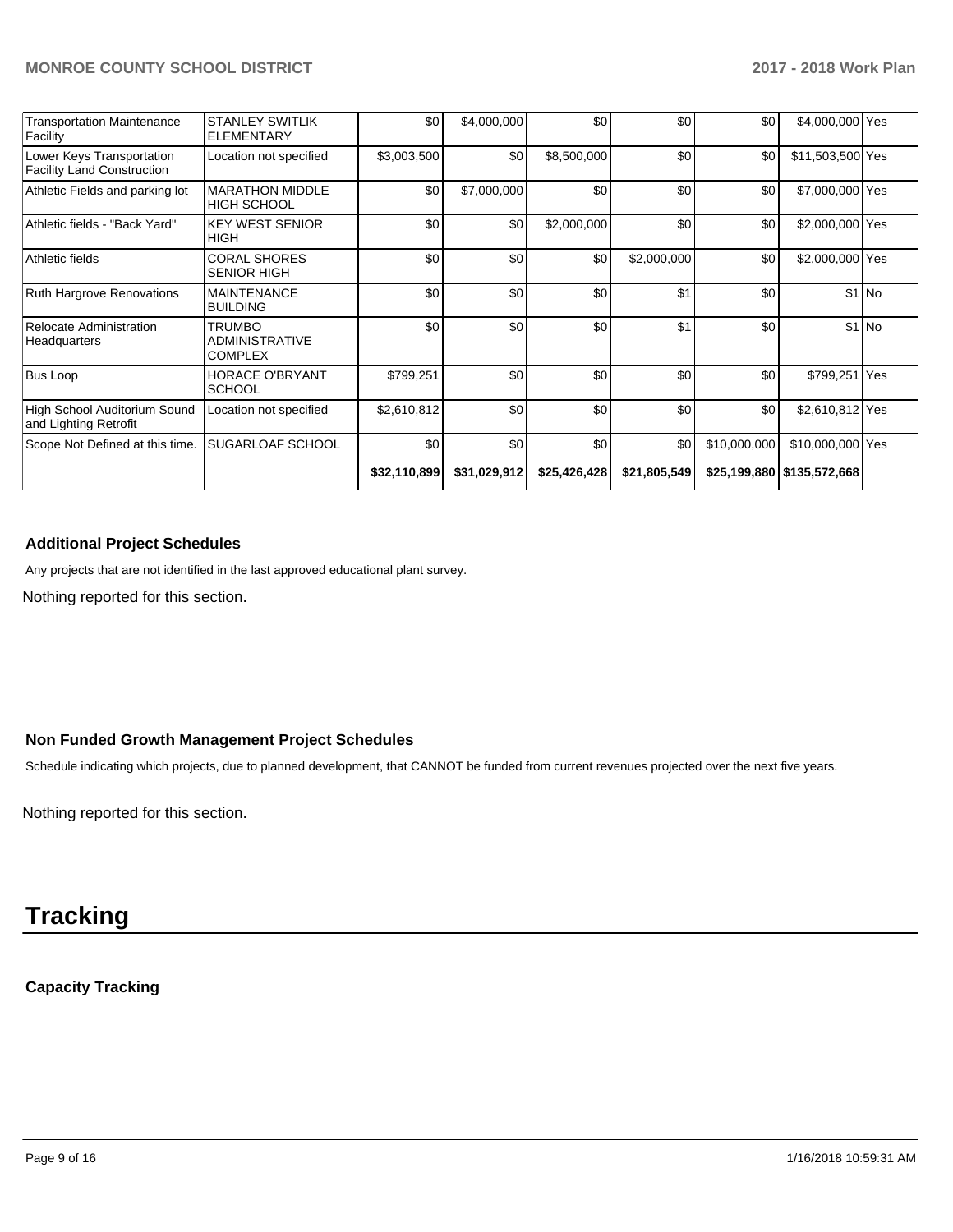| Location                                     | $2017 -$<br><b>2018 Satis.</b><br>Stu. Sta. | Actual<br>$2017 -$<br><b>2018 FISH</b><br>Capacity | Actual<br>$2016 -$<br>2017<br><b>COFTE</b> | # Class<br><b>Rooms</b> | Actual<br>Average<br>$2017 -$<br>2018 Class<br><b>Size</b> | Actual<br>$2017 -$<br>2018<br><b>Utilization</b> | <b>New</b><br>Stu.<br>Capacity | <b>New</b><br>Rooms to<br>be<br>Added/Re<br>moved | Projected<br>$2021 -$<br>2022<br><b>COFTE</b> | Projected<br>$2021 -$<br>2022<br><b>Utilization</b> | Projected<br>$2021 -$<br>2022 Class<br><b>Size</b> |
|----------------------------------------------|---------------------------------------------|----------------------------------------------------|--------------------------------------------|-------------------------|------------------------------------------------------------|--------------------------------------------------|--------------------------------|---------------------------------------------------|-----------------------------------------------|-----------------------------------------------------|----------------------------------------------------|
| <b>MARATHON MIDDLE</b><br><b>HIGH SCHOOL</b> | 1,523                                       | 1,370                                              | 666                                        | 65                      | 10                                                         | 49.00 %                                          | 0                              | $\Omega$                                          | 671                                           | 49.00 %                                             | 10                                                 |
| <b>MAY SANDS SCHOOL</b>                      | 116                                         | 116                                                | 139                                        | 6                       | 23                                                         | 120.00%                                          | $\Omega$                       | $\Omega$                                          | $\Omega$                                      | 0.00%                                               | $\Omega$                                           |
| <b>GLYNN ARCHER</b><br><b>ELEMENTARY</b>     | 48                                          | $\Omega$                                           | $\Omega$                                   | $\overline{2}$          | $\Omega$                                                   | 0.00%                                            | $\Omega$                       | $\Omega$                                          | $\Omega$                                      | 0.00%                                               | $\Omega$                                           |
| <b>POINCIANA</b><br><b>ELEMENTARY</b>        | 672                                         | 672                                                | 570                                        | 36                      | 16                                                         | 85.00 %                                          | $\Omega$                       | $\Omega$                                          | 594                                           | 88.00 %                                             | 17                                                 |
| <b>SUGARLOAF SCHOOL</b>                      | 1,256                                       | 1,130                                              | 576                                        | 55                      | 10                                                         | 51.00 %                                          | $\Omega$                       | $\Omega$                                          | 554                                           | 49.00 %                                             | 10                                                 |
| <b>STANLEY SWITLIK</b><br><b>ELEMENTARY</b>  | 858                                         | 858                                                | 526                                        | 45                      | 12                                                         | 61.00%                                           | 0                              | $\Omega$                                          | 608                                           | 71.00 %                                             | 14                                                 |
| <b>KEY LARGO SCHOOL</b>                      | 1,382                                       | 1,243                                              | 786                                        | 67                      | 12                                                         | 63.00 %                                          | $\Omega$                       | $\Omega$                                          | 807                                           | 65.00 %                                             | 12                                                 |
| <b>GERALD ADAMS</b><br><b>ELEMENTARY</b>     | 620                                         | 620                                                | 510                                        | 34                      | 15                                                         | 82.00 %                                          | $\Omega$                       | $\Omega$                                          | 588                                           | 95.00 %                                             | 17                                                 |
| <b>PLANTATION KEY</b><br><b>SCHOOL</b>       | 590                                         | 531                                                | 455                                        | 29                      | 16                                                         | 86.00 %                                          | 0                              | $\Omega$                                          | 469                                           | 88.00 %                                             | 16                                                 |
| <b>CORAL SHORES</b><br><b>SENIOR HIGH</b>    | 1,155                                       | 981                                                | 718                                        | 52                      | 14                                                         | 73.00 %                                          | $\Omega$                       | $\Omega$                                          | 667                                           | 68.00%                                              | 13                                                 |
| <b>KEY WEST SENIOR</b><br><b>HIGH</b>        | 1,507                                       | 1,431                                              | 1,142                                      | 62                      | 18                                                         | 80.00 %                                          | $\Omega$                       | $\Omega$                                          | 1.146                                         | 80.00 %                                             | 18                                                 |
| <b>HORACE O'BRYANT</b><br><b>SCHOOL</b>      | 1,249                                       | 1,124                                              | 1,074                                      | 62                      | 17                                                         | 96.00 %                                          | 0                              | $\Omega$                                          | 1,060                                         | 94.00 %                                             | 17                                                 |
|                                              | 10,976                                      | 10,076                                             | 7,162                                      | 515                     | 14                                                         | 71.08%                                           | 0                              | $\mathbf 0$                                       | 7,164                                         | 71.10%                                              | 14                                                 |

The COFTE Projected Total (7,164) for 2021 - 2022 must match the Official Forecasted COFTE Total (7,164 ) for 2021 - 2022 before this section can be completed. In the event that the COFTE Projected Total does not match the Official forecasted COFTE, then the Balanced Projected COFTE Table should be used to balance COFTE.

| Projected COFTE for 2021 - 2022 |       |  |  |  |  |  |
|---------------------------------|-------|--|--|--|--|--|
| Elementary (PK-3)               | 2,399 |  |  |  |  |  |
| Middle (4-8)                    | 2,617 |  |  |  |  |  |
| High (9-12)                     | 2,148 |  |  |  |  |  |
|                                 | 7,164 |  |  |  |  |  |

| <b>Grade Level Type</b> | <b>Balanced Projected</b><br>COFTE for 2021 - 2022 |
|-------------------------|----------------------------------------------------|
| Elementary (PK-3)       |                                                    |
| Middle $(4-8)$          |                                                    |
| High (9-12)             |                                                    |
|                         | 7,164                                              |

## **Relocatable Replacement**

Number of relocatable classrooms clearly identified and scheduled for replacement in the school board adopted financially feasible 5-year district work program.

| Location                               | 2017 - 2018   2018 - 2019 | 2019 - 2020   2020 - 2021   2021 - 2022 | Year 5 Total |
|----------------------------------------|---------------------------|-----------------------------------------|--------------|
| GERALD ADAMS ELEMENTARY                |                           |                                         |              |
| PLANTATION KEY SCHOOL                  |                           |                                         |              |
| <b>Total Relocatable Replacements:</b> |                           |                                         | 12           |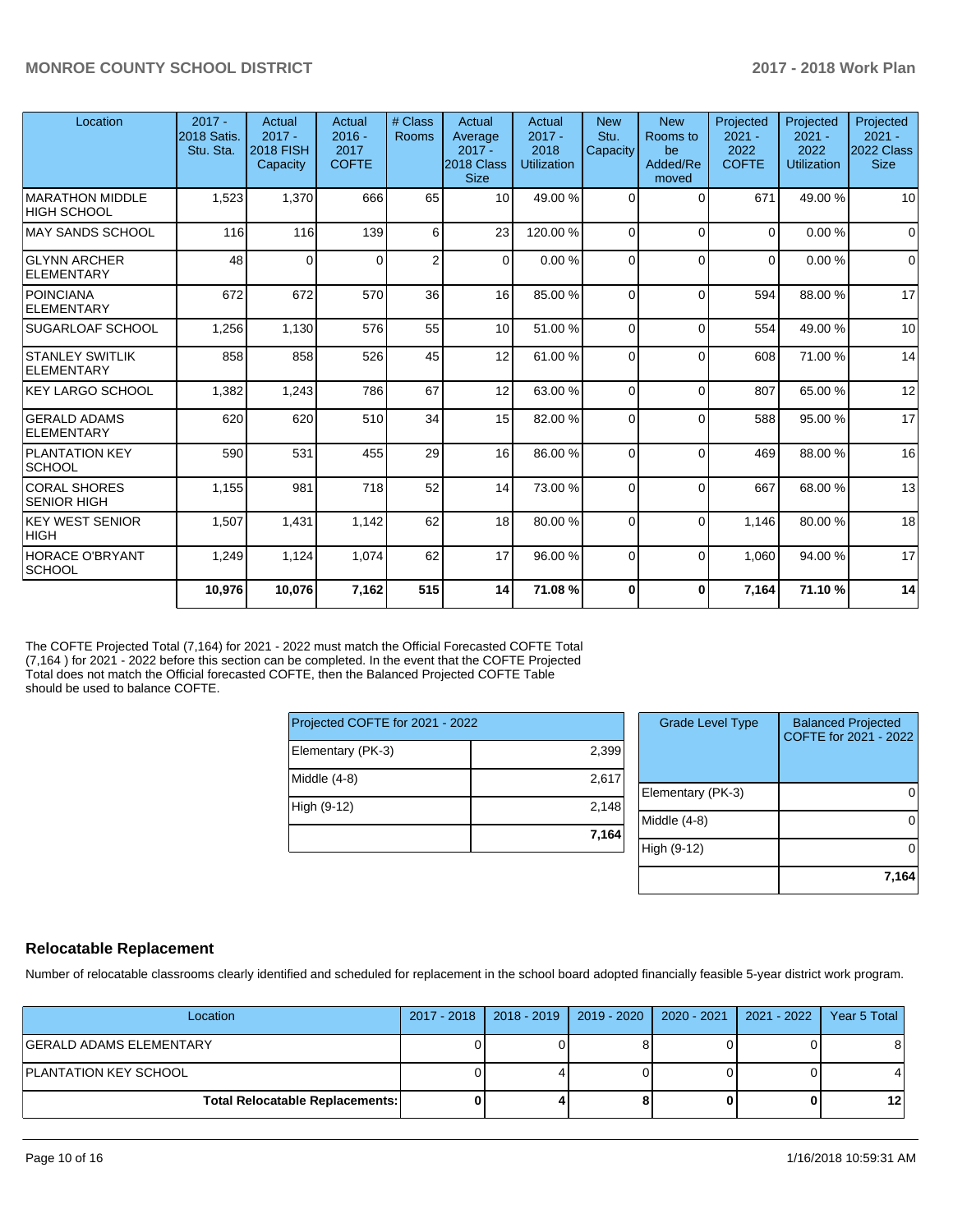## **Charter Schools Tracking**

Information regarding the use of charter schools.

| Location-Type           | # Relocatable<br>units or<br>permanent<br>classrooms | Owner           | Year Started or<br>Scheduled | Student<br><b>Stations</b> | <b>Students</b><br>Enrolled | Years in<br>Contract | <b>Total Charter</b><br><b>Students</b><br>projected for<br>2021 - 2022 |
|-------------------------|------------------------------------------------------|-----------------|------------------------------|----------------------------|-----------------------------|----------------------|-------------------------------------------------------------------------|
| BPA, Big Pine Key       |                                                      | 12 SCHOOL BOARD | 2007                         | 220                        | 140                         | 15 <sup>1</sup>      | 160                                                                     |
| <b>Treasure Village</b> |                                                      | 16 LEASE RENT   | 1998                         | 220                        | 220                         | 15                   | 220                                                                     |
| KW Montessori           |                                                      | 8 SCHOOL BOARD  | 2016                         | 160                        | 139 <sup>l</sup>            | 15 <sup>1</sup>      | 250                                                                     |
| Sigsbee Charter         |                                                      | 35 OTHER        | 2010                         | 654                        | 484                         | 15                   | 500                                                                     |
| KW Collegiate           |                                                      | 3 OTHER         | 2011                         | 75                         | 80                          | 10                   | 80                                                                      |
| <b>Ocean Studies</b>    |                                                      | 4 LEASE RENT    | 2011                         | 72                         | 109 <sup>l</sup>            | 10 <sup>1</sup>      | 116                                                                     |
|                         | 78                                                   |                 |                              | 1,401                      | 1,172                       |                      | 1,326                                                                   |

## **Special Purpose Classrooms Tracking**

The number of classrooms that will be used for certain special purposes in the current year, by facility and type of classroom, that the district will, 1), not use for educational purposes, and 2), the co-teaching classrooms that are not open plan classrooms and will be used for educational purposes.

| School                               | School Type | # of Elementary<br><b>IK-3 Classrooms I</b> | $\#$ of Middle 4-8<br><b>Classrooms</b> | $#$ of High 9-12<br><b>Classrooms</b> | # of $ESE$<br><b>Classrooms</b> | # of Combo<br><b>Classrooms</b> | Total<br><b>Classrooms</b> |
|--------------------------------------|-------------|---------------------------------------------|-----------------------------------------|---------------------------------------|---------------------------------|---------------------------------|----------------------------|
| SUGARLOAF SCHOOL_                    | Educational |                                             |                                         |                                       |                                 |                                 |                            |
| KEY LARGO SCHOOL                     | Educational |                                             |                                         |                                       |                                 |                                 |                            |
| <b>Total Educational Classrooms:</b> |             |                                             |                                         |                                       |                                 | 10 <sup>1</sup>                 |                            |

| School                               | School Type | # of Elementary<br>K-3 Classrooms | # of Middle 4-8<br><b>Classrooms</b> | # of High $9-12$<br><b>Classrooms</b> | # of $ESE$<br><b>Classrooms</b> | # of Combo<br><b>Classrooms</b> | Total<br><b>Classrooms</b> |
|--------------------------------------|-------------|-----------------------------------|--------------------------------------|---------------------------------------|---------------------------------|---------------------------------|----------------------------|
| HORACE O'BRYANT SCHOOL               | Co-Teaching |                                   |                                      |                                       |                                 |                                 | 61                         |
| <b>GERALD ADAMS ELEMENTARY</b>       | Co-Teaching |                                   |                                      |                                       |                                 |                                 |                            |
| <b>PLANTATION KEY SCHOOL</b>         | Co-Teaching |                                   |                                      |                                       |                                 |                                 | 61                         |
| <b>Total Co-Teaching Classrooms:</b> |             | 12                                |                                      |                                       |                                 | 13 <sup>l</sup>                 |                            |

## **Infrastructure Tracking**

**Necessary offsite infrastructure requirements resulting from expansions or new schools. This section should include infrastructure information related to capacity project schedules and other project schedules (Section 4).** 

Not Specified

**Proposed location of planned facilities, whether those locations are consistent with the comprehensive plans of all affected local governments, and recommendations for infrastructure and other improvements to land adjacent to existing facilities. Provisions of 1013.33(12), (13) and (14) and 1013.36 must be addressed for new facilities planned within the 1st three years of the plan (Section 5).**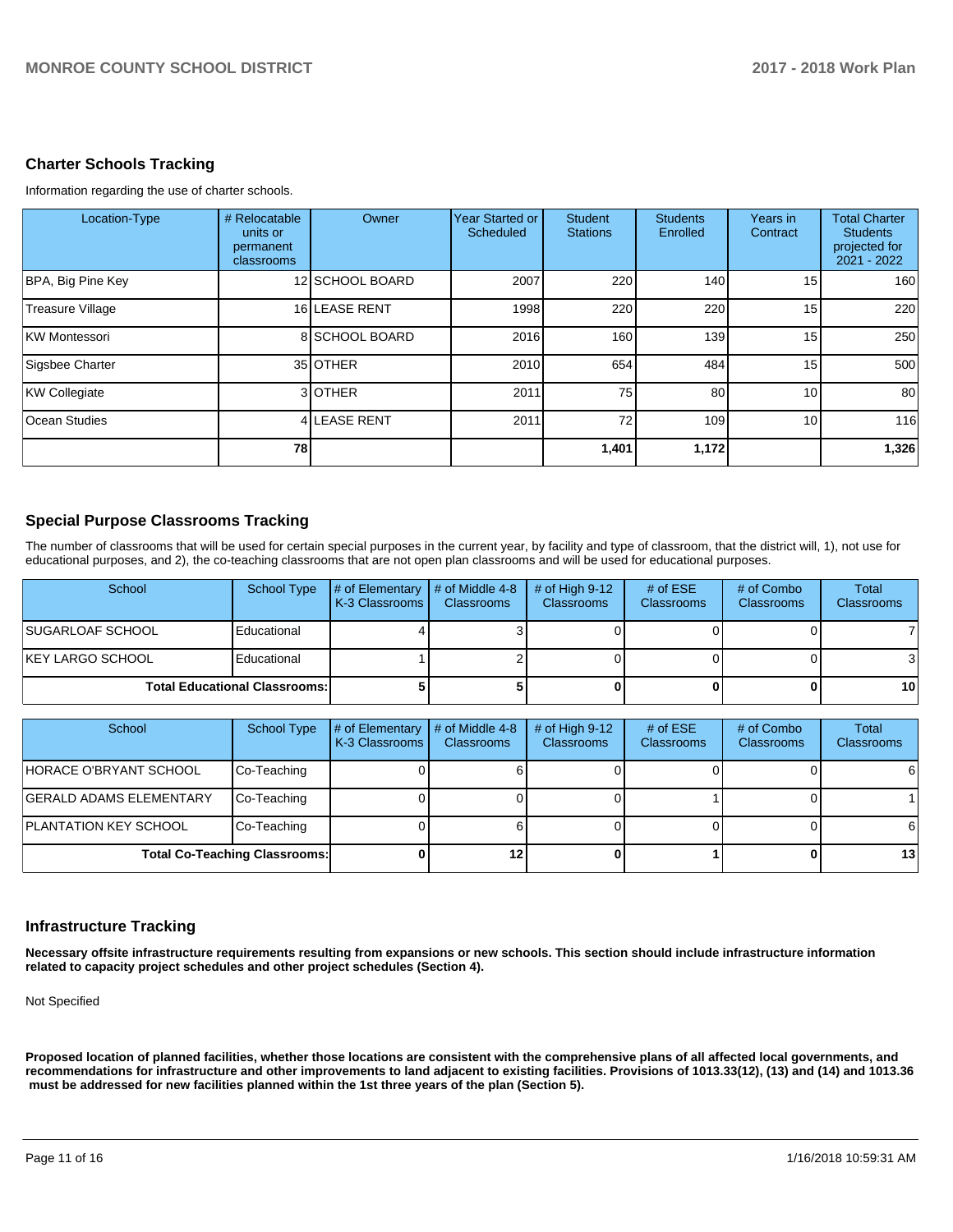Sunshine SUBD No.#2 PB02-151 One half of 51, Lots 1 through 16. 6410 5th Street Stock Island, Florida Approx. Mile Marker 3. To be used for proposed District Transportation Department facility. Including a 10,000sq.ft. Building space and garage and for parking of school buses and staff vehicles.

**Consistent with Comp Plan?** Yes

## **Net New Classrooms**

The number of classrooms, by grade level and type of construction, that were added during the last fiscal year.

| List the net new classrooms added in the 2016 - 2017 fiscal year.                                                                                       |                            |                                   |                                |                        | year.                                                                  | List the net new classrooms to be added in the 2017 - 2018 fiscal |                                |                      |
|---------------------------------------------------------------------------------------------------------------------------------------------------------|----------------------------|-----------------------------------|--------------------------------|------------------------|------------------------------------------------------------------------|-------------------------------------------------------------------|--------------------------------|----------------------|
| "Classrooms" is defined as capacity carrying classrooms that are added to increase<br>capacity to enable the district to meet the Class Size Amendment. |                            |                                   |                                |                        | Totals for fiscal year 2017 - 2018 should match totals in Section 15A. |                                                                   |                                |                      |
| Location                                                                                                                                                | 2016 - 2017 #<br>Permanent | $2016 - 2017$ #<br><b>Modular</b> | $2016 - 2017$ #<br>Relocatable | $2016 - 2017$<br>Total | $2017 - 2018$ #<br>Permanent                                           | 2017 - 2018 #<br>Modular                                          | $2017 - 2018$ #<br>Relocatable | 2017 - 2018<br>Total |
| Elementary (PK-3)                                                                                                                                       |                            |                                   |                                |                        | 131                                                                    |                                                                   |                                | 131                  |
| Middle (4-8)                                                                                                                                            |                            |                                   |                                |                        |                                                                        |                                                                   |                                | $\Omega$             |
| High (9-12)                                                                                                                                             |                            |                                   |                                |                        |                                                                        |                                                                   |                                | <sup>0</sup>         |
|                                                                                                                                                         |                            |                                   |                                |                        | 131                                                                    |                                                                   |                                | 131                  |

## **Relocatable Student Stations**

Number of students that will be educated in relocatable units, by school, in the current year, and the projected number of students for each of the years in the workplan.

| <b>Site</b>                                       | 2017 - 2018 | $2018 - 2019$ | 2019 - 2020 | 2020 - 2021 | 2021 - 2022    | 5 Year Average |
|---------------------------------------------------|-------------|---------------|-------------|-------------|----------------|----------------|
| <b>CORAL SHORES SENIOR HIGH</b>                   | 0           | 0             | $\mathbf 0$ | 0           | $\overline{0}$ | $\overline{0}$ |
| KEY WEST SENIOR HIGH                              | 0           | 0             | $\Omega$    | 0           | $\Omega$       | $\overline{0}$ |
| <b>HORACE O'BRYANT SCHOOL</b>                     | 0           | $\Omega$      | $\Omega$    | 0           | $\overline{0}$ | $\overline{0}$ |
| MARATHON MIDDLE HIGH SCHOOL                       | 0           | 0             | $\Omega$    | 0           | $\Omega$       | $\overline{0}$ |
| MAY SANDS SCHOOL                                  | 0           | 0             | $\Omega$    | $\Omega$    | $\overline{0}$ | $\overline{0}$ |
| <b>GLYNN ARCHER ELEMENTARY</b>                    | $\Omega$    | $\Omega$      | $\Omega$    | $\Omega$    | $\Omega$       | $\overline{0}$ |
| POINCIANA ELEMENTARY                              | 44          | 44            | 44          | 44          | $\Omega$       | 35             |
| <b>SUGARLOAF SCHOOL</b>                           | 0           | $\Omega$      | $\Omega$    | 0           | $\Omega$       | $\overline{0}$ |
| <b>STANLEY SWITLIK ELEMENTARY</b>                 | 0           | 0             | $\Omega$    | 0           | $\overline{0}$ | $\overline{0}$ |
| <b>KEY LARGO SCHOOL</b>                           | 0           | $\Omega$      | 0           | $\Omega$    | $\overline{0}$ | $\overline{0}$ |
| <b>GERALD ADAMS ELEMENTARY</b>                    | 142         | 162           | $\Omega$    | 0           | $\Omega$       | 61             |
| <b>PLANTATION KEY SCHOOL</b>                      | 32          | $\Omega$      | $\Omega$    | 0           | $\overline{0}$ | $6 \,$         |
| <b>Totals for MONROE COUNTY SCHOOL DISTRICT</b>   |             |               |             |             |                |                |
| Total students in relocatables by year.           | 218         | 206           | 44          | 44          | $\bf{0}$       | 102            |
| Total number of COFTE students projected by year. | 7,165       | 7,119         | 7,137       | 7,125       | 7,164          | 7,142          |
| Percent in relocatables by year.                  | 3%          | 3%            | 1%          | 1%          | 0%             | 1%             |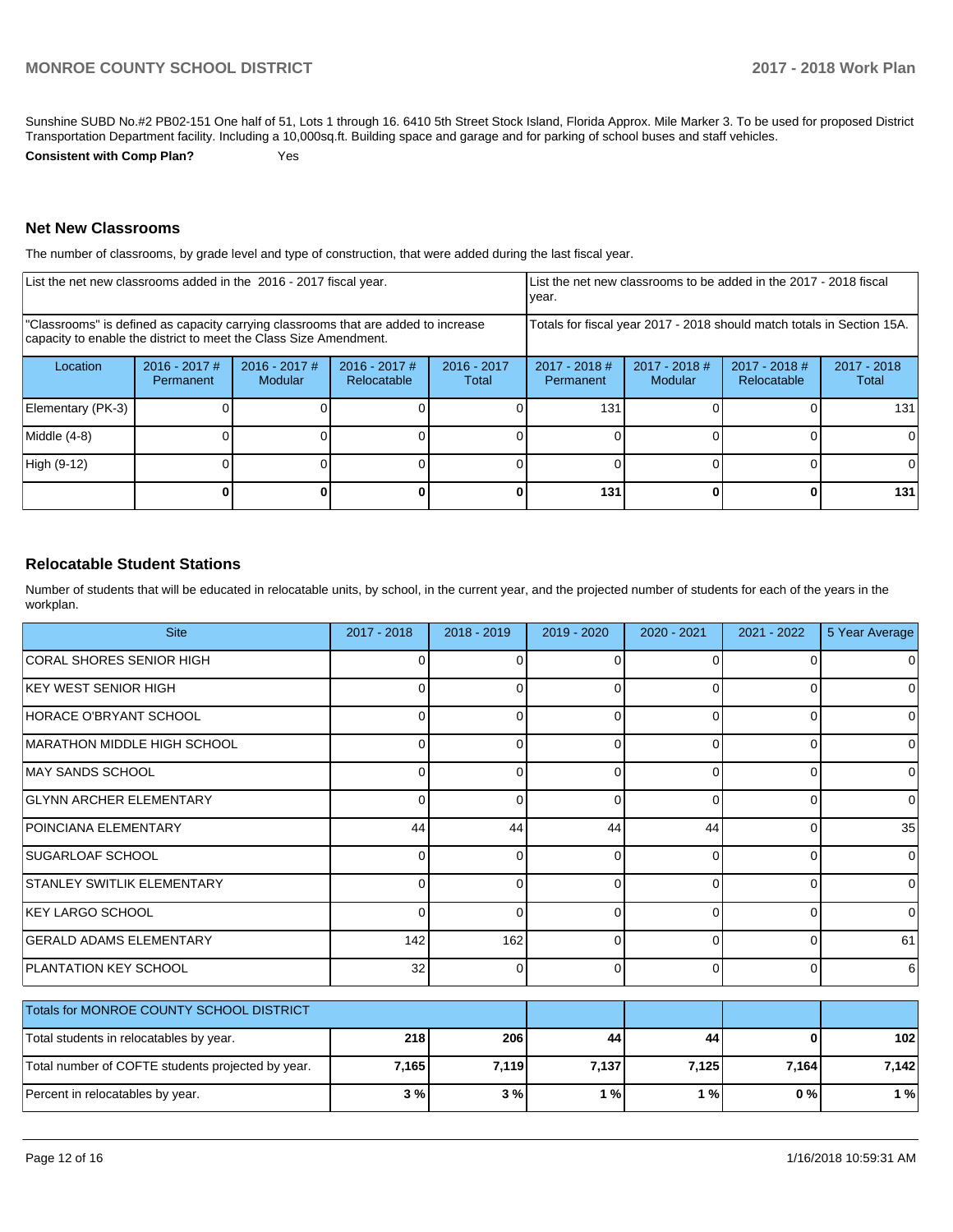## **Leased Facilities Tracking**

Exising leased facilities and plans for the acquisition of leased facilities, including the number of classrooms and student stations, as reported in the educational plant survey, that are planned in that location at the end of the five year workplan.

| Location                       | # of Leased<br>Classrooms 2017 -<br>2018 | <b>FISH Student</b><br><b>Stations</b> | Owner              | # of Leased<br>Classrooms 2021 -<br>2022 | <b>FISH Student</b><br><b>Stations</b> |
|--------------------------------|------------------------------------------|----------------------------------------|--------------------|------------------------------------------|----------------------------------------|
| <b>GERALD ADAMS ELEMENTARY</b> | 6                                        |                                        | 120 Mobile Modular | O                                        | $\Omega$                               |
| CORAL SHORES SENIOR HIGH       | $\Omega$                                 | ∩                                      |                    | $\Omega$                                 | $\Omega$                               |
| <b>IKEY WEST SENIOR HIGH</b>   | $\overline{0}$                           | $\Omega$                               |                    | 0                                        | $\overline{0}$                         |
| HORACE O'BRYANT SCHOOL         | $\Omega$                                 | ∩                                      |                    | $\Omega$                                 | $\overline{0}$                         |
| MARATHON MIDDLE HIGH SCHOOL    | $\overline{0}$                           | ∩                                      |                    | O                                        | $\overline{0}$                         |
| <b>MAY SANDS SCHOOL</b>        | $\Omega$                                 | ∩                                      |                    | O                                        | $\overline{0}$                         |
| <b>GLYNN ARCHER ELEMENTARY</b> | $\overline{0}$                           |                                        |                    | 0                                        | $\overline{0}$                         |
| <b>POINCIANA ELEMENTARY</b>    | $\overline{2}$                           |                                        | 44 Mobile Modular  |                                          | 44                                     |
| <b>ISUGARLOAF SCHOOL</b>       | $\overline{0}$                           |                                        |                    | ſ                                        | $\overline{0}$                         |
| STANLEY SWITLIK ELEMENTARY     | $\Omega$                                 | ∩                                      |                    | 0                                        | $\overline{0}$                         |
| KEY LARGO SCHOOL               | $\Omega$                                 |                                        |                    | O                                        | $\overline{0}$                         |
| <b>PLANTATION KEY SCHOOL</b>   | $\overline{2}$                           |                                        | 76 Mobile Modular  | 0                                        | $\overline{0}$                         |
|                                | 10 <sup>1</sup>                          | 240                                    |                    |                                          | 44                                     |

## **Failed Standard Relocatable Tracking**

Relocatable units currently reported by school, from FISH, and the number of relocatable units identified as 'Failed Standards'.

Nothing reported for this section.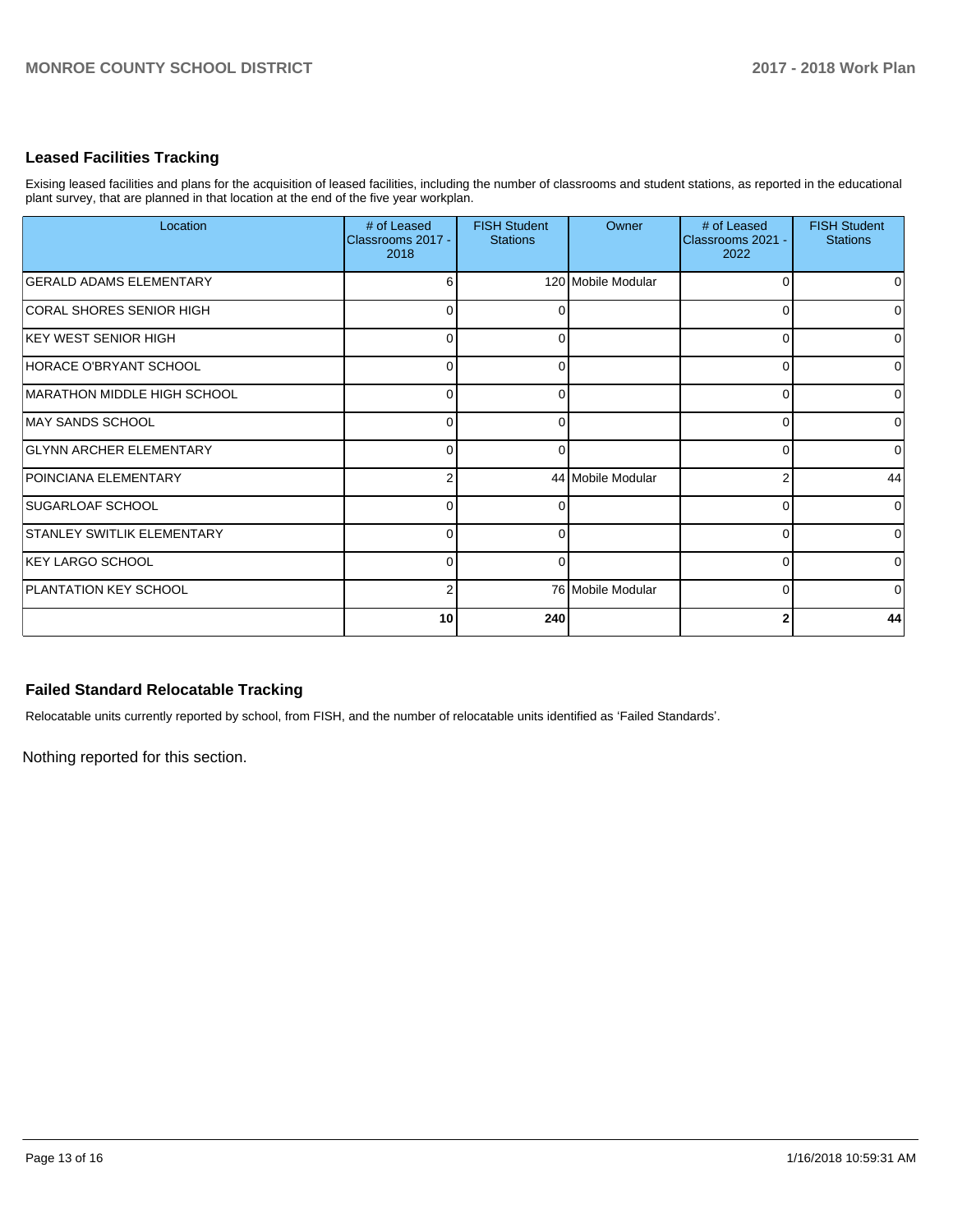# **Planning**

### **Class Size Reduction Planning**

**Plans approved by the school board that reduce the need for permanent student stations such as acceptable school capacity levels, redistricting, busing, year-round schools, charter schools, magnet schools, public-private partnerships, multitrack scheduling, grade level organization, block scheduling, or other alternatives.**

We are currently in compliance with class size reduction requirement.

#### **School Closure Planning**

**Plans for the closure of any school, including plans for disposition of the facility or usage of facility space, and anticipated revenues.** 

None planned

# **Long Range Planning**

#### **Ten-Year Maintenance**

District projects and locations regarding the projected need for major renovation, repair, and maintenance projects within the district in years 6-10 beyond the projects plans detailed in the five years covered by the work plan.

Nothing reported for this section.

## **Ten-Year Capacity**

Schedule of capital outlay projects projected to ensure the availability of satisfactory student stations for the projected student enrollment in K-12 programs for the future 5 years beyond the 5-year district facilities work program.

Nothing reported for this section.

## **Ten-Year Planned Utilization**

Schedule of planned capital outlay projects identifying the standard grade groupings, capacities, and planned utilization rates of future educational facilities of the district for both permanent and relocatable facilities.

| Grade Level Projections         | <b>FISH</b><br><b>Student</b><br><b>Stations</b> | Actual 2016 -<br><b>2017 FISH</b><br>Capacity | Actual<br>$2016 -$<br>2017<br>COFTE | Utilization | Actual 2016 - 2017   Actual 2017 - 2018 / 2026 - 2027 new   Projected 2026 -   Projected 2026 -<br>Student Capacity to be added/removed   2027 COFTE |       | 2027 Utilization |
|---------------------------------|--------------------------------------------------|-----------------------------------------------|-------------------------------------|-------------|------------------------------------------------------------------------------------------------------------------------------------------------------|-------|------------------|
| Elementary - District<br>Totals | 2,150                                            | 2.150                                         | .605.15                             | 74.65 %     |                                                                                                                                                      | 3.510 | 163.26 %         |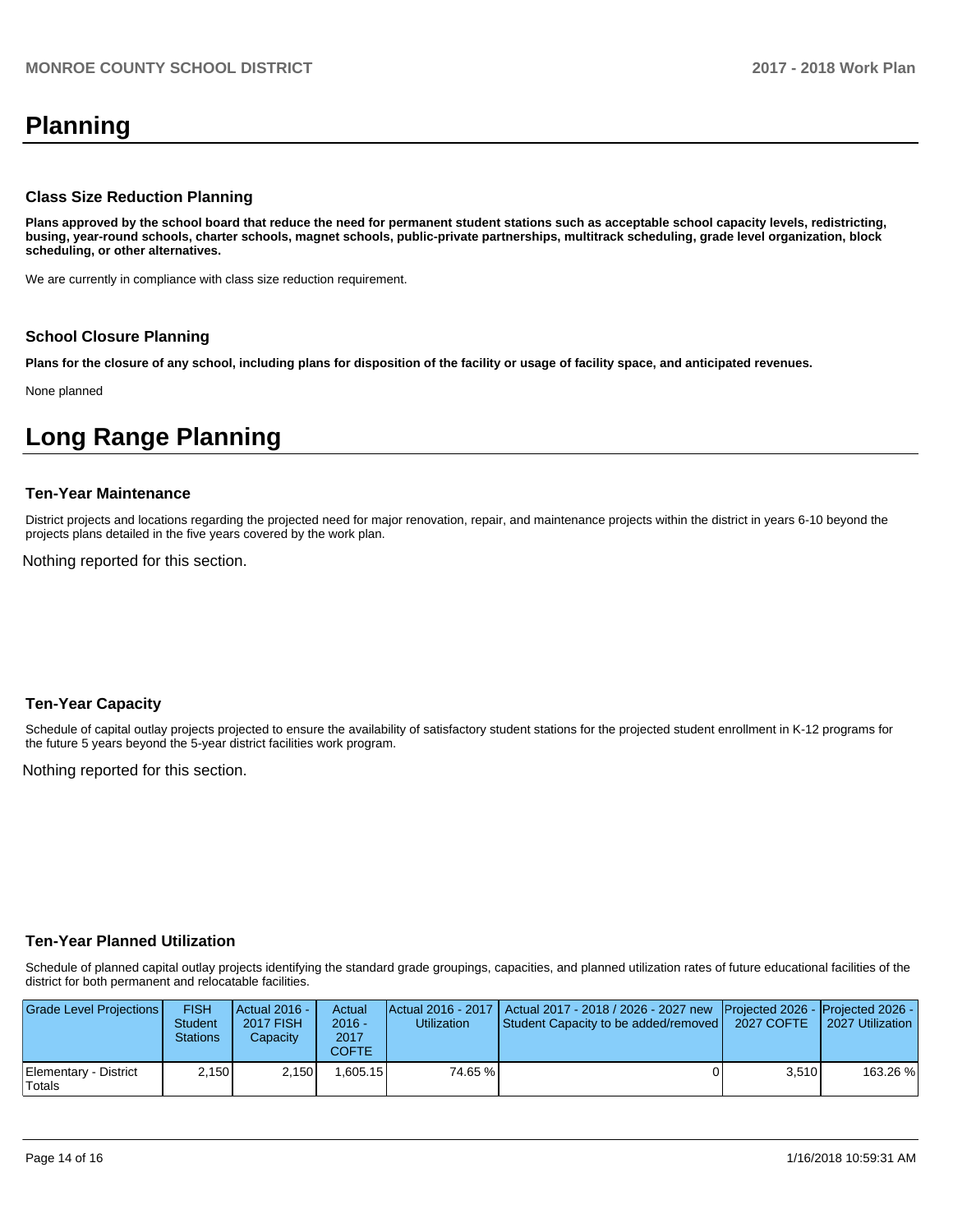|                          | 11.219 | 10.076 | 7.161.69 | 71.08 %  | 7,235 | 71.80%  |
|--------------------------|--------|--------|----------|----------|-------|---------|
| lOther - ESE. etc        | 407    | 116I   | 139.00   | 119.83 % |       | 0.00%   |
| High - District Totals   | 2.662  | 2.412  | 1.859.93 | 77.11 %  | 2,031 | 84.20%  |
| Middle - District Totals | 6.000  | 5,398  | 3.557.61 | 65.91 %  | 1.694 | 31.38 % |

**Combination schools are included with the middle schools for student stations, capacity, COFTE and utilization purposes because these facilities all have a 90% utilization factor. Use this space to explain or define the grade groupings for combination schools.** 

No comments to report.

### **Ten-Year Infrastructure Planning**

**Proposed Location of Planned New, Remodeled, or New Additions to Facilities in 06 thru 10 out years (Section 28).**

Nothing reported for this section.

Plans for closure of any school, including plans for disposition of the facility or usage of facility space, and anticipated revenues in the 06 thru 10 out **years (Section 29).**

Nothing reported for this section.

#### **Twenty-Year Maintenance**

District projects and locations regarding the projected need for major renovation, repair, and maintenance projects within the district in years 11-20 beyond the projects plans detailed in the five years covered by the work plan.

Nothing reported for this section.

#### **Twenty-Year Capacity**

Schedule of capital outlay projects projected to ensure the availability of satisfactory student stations for the projected student enrollment in K-12 programs for the future 11-20 years beyond the 5-year district facilities work program.

Nothing reported for this section.

## **Twenty-Year Planned Utilization**